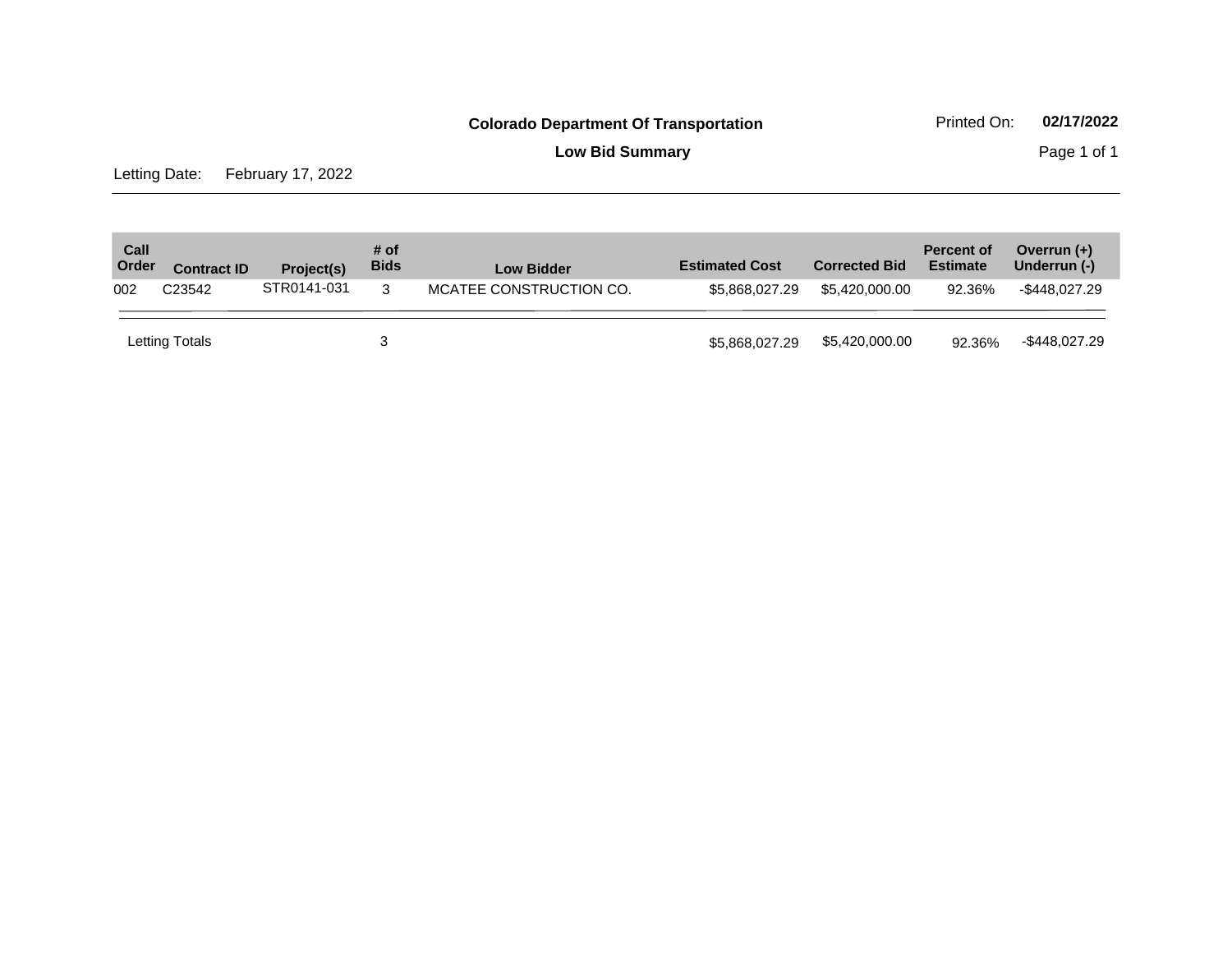|                                                                                                                                                                                                                                        | <b>Colorado Department Of Transportation</b><br><b>Vendor Ranking</b><br>Contract ID:<br>C <sub>23542</sub>                                                                                                                                                                             | 02/17/2022<br>Printed On: |
|----------------------------------------------------------------------------------------------------------------------------------------------------------------------------------------------------------------------------------------|-----------------------------------------------------------------------------------------------------------------------------------------------------------------------------------------------------------------------------------------------------------------------------------------|---------------------------|
|                                                                                                                                                                                                                                        |                                                                                                                                                                                                                                                                                         | Page 1 of 1               |
|                                                                                                                                                                                                                                        |                                                                                                                                                                                                                                                                                         |                           |
| <b>Contract Description:</b><br>SH 14 MM 11.0-19.0, SH 125 MM 52.3-55.0 IN JACKSON COUNTY<br>SH 14 work includes 4" HMA overlay MM 12-17.8, two new maintenance pull off areas,<br>shouldering, signing, striping and traffic control. |                                                                                                                                                                                                                                                                                         |                           |
|                                                                                                                                                                                                                                        |                                                                                                                                                                                                                                                                                         |                           |
|                                                                                                                                                                                                                                        | $\overline{O}$ if a $\overline{O}$ is the state of the strip in $\overline{O}$ in $\overline{O}$ is a strip in $\overline{O}$ in the state of the state of $\overline{O}$ is the state of $\overline{O}$ in $\overline{O}$ is a state of $\overline{O}$ in $\overline{O}$ is a state of |                           |

SH 125 work includes 2" mill and 2" HMA overlay MM 53.0-53.9, shouldering, signing, striping, traffic control.

| Rank | <b>Vendor ID</b> | <b>Vendor Name</b>         | <b>Total Bid</b> | <b>Percent Of</b><br><b>Low Bid</b> | <b>Percent Of</b><br><b>Estimate</b> |
|------|------------------|----------------------------|------------------|-------------------------------------|--------------------------------------|
|      | 766C             | MCATEE CONSTRUCTION CO.    | \$5,420,000.00   | 100.00%                             | 92.36%                               |
| 2    | 005A             | A and S CONSTRUCTION CO.   | \$5,444,389.65   | 100.45%                             | 92.78%                               |
| 0    | -EST-            | <b>Engineer's Estimate</b> | \$5,868,027.29   | 108.27%                             | 100.00%                              |
| 3    | 672A             | OLDCASTLE SW GROUP, INC.   | \$6,415,496.05   | 118.37%                             | 109.33%                              |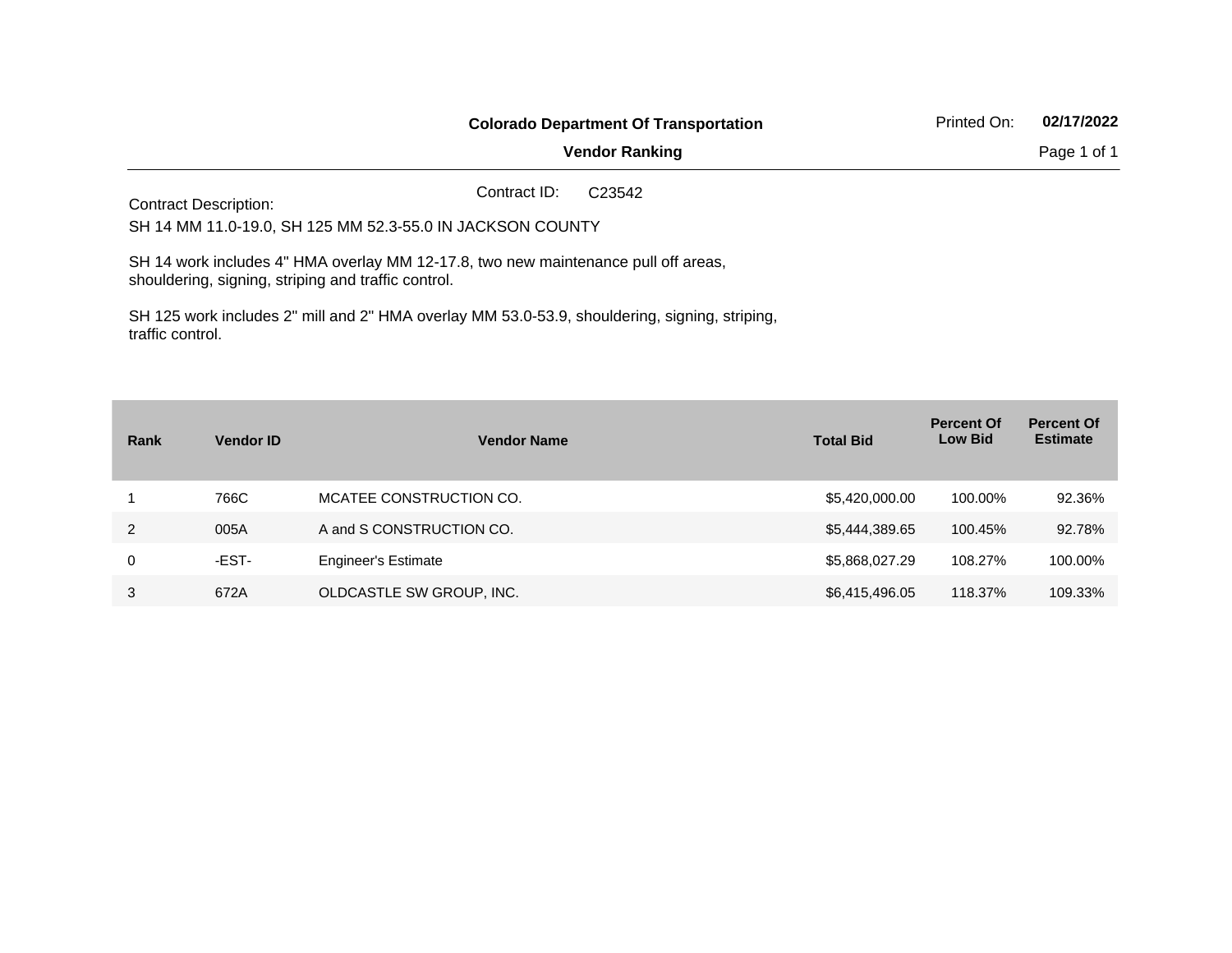|                     |                                                    | Contract ID: | C23542     |                                           |                    |                                                      |                    |                                                |                    |
|---------------------|----------------------------------------------------|--------------|------------|-------------------------------------------|--------------------|------------------------------------------------------|--------------------|------------------------------------------------|--------------------|
|                     |                                                    |              |            | $(0)$ -EST-<br><b>Engineer's Estimate</b> |                    | (1) 766C<br><b>MCATEE</b><br><b>CONSTRUCTION CO.</b> |                    | (2) 005A<br>A and S<br><b>CONSTRUCTION CO.</b> |                    |
| <b>Item Code</b>    | <b>Description</b>                                 | Quantity     |            | <b>Unit Price</b>                         | <b>Amount</b>      | <b>Unit Price</b>                                    | Amount             | <b>Unit Price</b>                              | Amount             |
| <b>SECTION:</b>     | 0001<br><b>Bid Items</b>                           |              |            |                                           |                    |                                                      | LCC:               |                                                |                    |
| 201-00000           | Clearing and Grubbing                              | 1.000        | L SI       | 25,000.00000                              | 25,000.00          | 12,900.00000                                         | 12,900.00          | 43,000.00000                                   | 43,000.00          |
| 202-00090           | <b>Removal of Delineator</b>                       | 253.000 EACH |            | 10.00000                                  | 2,530.00           | 9.00000                                              | 2,277.00           | 11.00000                                       | 2,783.00           |
| 202-00220           | Removal of Asphalt Mat                             | 400.000      | <b>SY</b>  | 8.00000                                   | 3,200.00           | 19.00000                                             | 7.600.00           | 24.00000                                       | 9,600.00           |
|                     | 202-00240 Removal of Asphalt Mat (Planing)         | 33,569.000   | SY         |                                           | 5.00000 167,845.00 |                                                      | 3.30000 110,777.70 |                                                | 6.00000 201,414.00 |
|                     | 202-00250 Removal of Pavement Marking              | 82,991.000   | SF         |                                           | 1.50000 124,486.50 |                                                      | 0.37000 30.706.67  | 0.40000                                        | 33,196.40          |
|                     | 202-00810 Removal of Ground Sign                   |              | 7.000 EACH | 185.00000                                 | 1,295.00           | 180.00000                                            | 1.260.00           | 200.00000                                      | 1,400.00           |
|                     | 203-00060 Embankment Material (Complete In Place)  | 770.000      | CY         | 80.00000                                  | 61,600.00          |                                                      | 61.00000 46,970.00 | 52.00000                                       | 40,040.00          |
| 203-01500 Blading   |                                                    | 40.000 HOUR  |            | 200.00000                                 | 8,000.00           | 175.00000                                            | 7,000.00           | 130.00000                                      | 5,200.00           |
| 203-01550 Dozing    |                                                    | 40.000 HOUR  |            | 185.00000                                 | 7,400.00           | 131.00000                                            | 5,240.00           | 150.00000                                      | 6,000.00           |
| 203-01597 Potholing |                                                    | 20.000 HOUR  |            | 400.00000                                 | 8,000.00           | 289.34000                                            | 5,786.80           | 275.00000                                      | 5,500.00           |
|                     | 207-00700 Topsoil (Onsite)                         | 333,000      | CY         | 50.00000                                  | 16,650.00          | 25.00000                                             | 8,325.00           | 15.00000                                       | 4,995.00           |
|                     | 208-00002 Erosion Log Type 1 (12 Inch)             | 500,000      | LF         | 8.00000                                   | 4,000.00           | 10.41000                                             | 5,205.00           | 16.00000                                       | 8,000.00           |
|                     | 208-00035 Aggregate Bag                            | 100.000      | LFI        | 15.00000                                  | 1,500.00           | 7.75000                                              | 775.00             | 10.00000                                       | 1,000.00           |
|                     | 208-00075 Pre-fabricated Vehicle Tracking Pad      |              | 2.000 EACH | 2,000.00000                               | 4,000.00           | 11,100.00000 22,200.00                               |                    | 700.00000                                      | 1,400.00           |
|                     | 208-00103 Removal and Disposal of Sediment (Labor) | 40.000 HOUR  |            | 70.00000                                  | 2,800.00           | 51.10000                                             | 2,044.00           | 60.00000                                       | 2,400.00           |

**Page 1 of 10**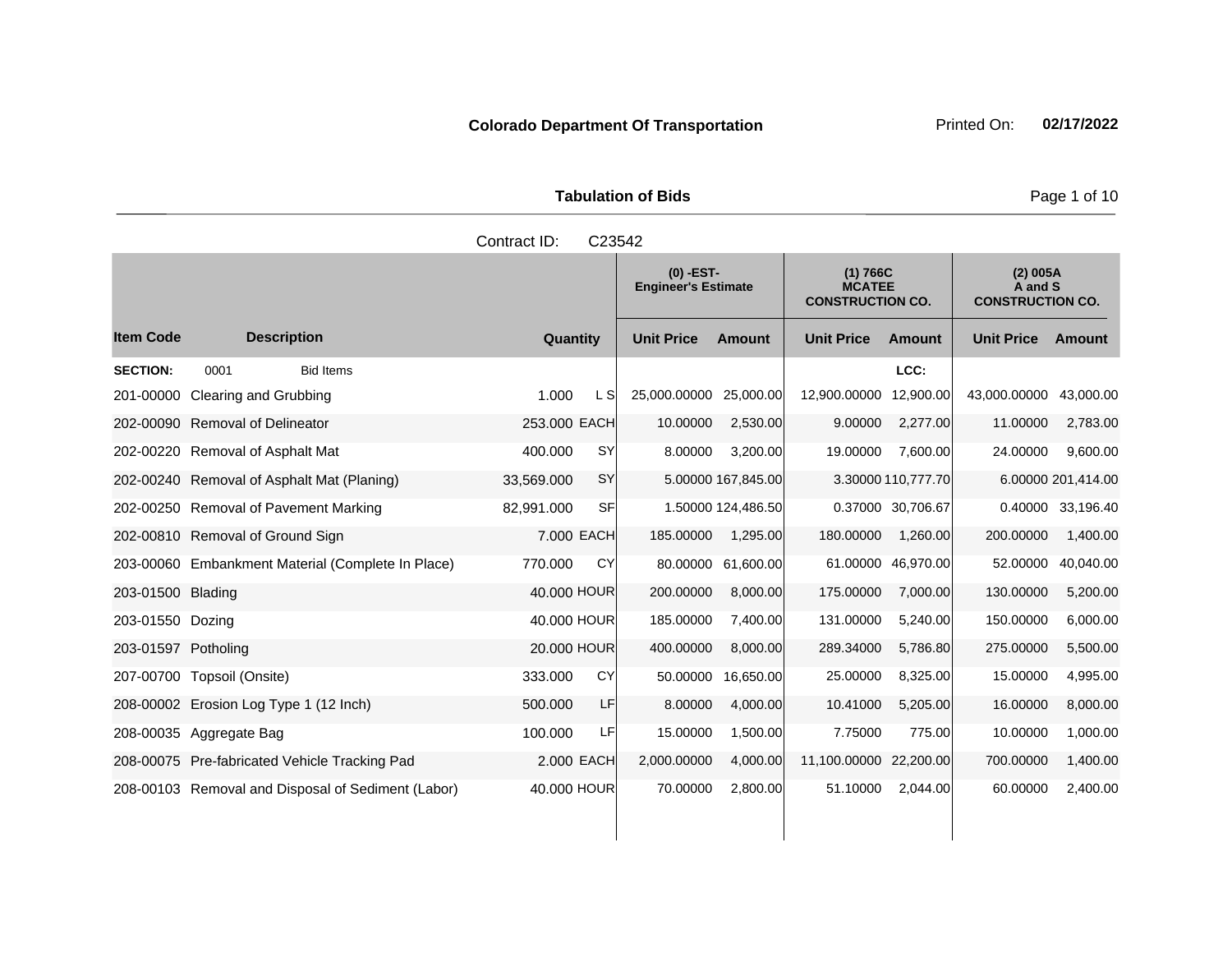**Tabulation of Bids Page 2 of 10** 

|                  |                                                                   | Contract ID:<br>C23542   |                                           |                                        |                                                      |                                      |                                                |                                       |
|------------------|-------------------------------------------------------------------|--------------------------|-------------------------------------------|----------------------------------------|------------------------------------------------------|--------------------------------------|------------------------------------------------|---------------------------------------|
|                  |                                                                   |                          | $(0)$ -EST-<br><b>Engineer's Estimate</b> |                                        | (1) 766C<br><b>MCATEE</b><br><b>CONSTRUCTION CO.</b> |                                      | (2) 005A<br>A and S<br><b>CONSTRUCTION CO.</b> |                                       |
| <b>Item Code</b> | <b>Description</b>                                                | Quantity                 | <b>Unit Price</b>                         | <b>Amount</b>                          | <b>Unit Price</b>                                    | <b>Amount</b>                        | <b>Unit Price</b>                              | <b>Amount</b>                         |
| <b>SECTION:</b>  | 0001<br><b>Bid Items</b>                                          |                          |                                           |                                        |                                                      | LCC:                                 |                                                |                                       |
| 208-00105        | Removal and Disposal of Sediment<br>(Equipment)                   | 40,000 HOUR              | 135.00000                                 | 5,400.00                               | 89.40000                                             | 3,576.00                             | 120.00000                                      | 4,800.00                              |
|                  | 208-00106 Sweeping (Sediment Removal)                             | 40,000 HOUR              | 200.00000                                 | 8.000.00                               | 250,00000                                            | 10.000.00                            | 140.00000                                      | 5,600.00                              |
|                  | 208-00107 Removal of Trash                                        | 16.000 HOUR              | 150.00000                                 | 2,400.00                               | 51.10000                                             | 817.60                               | 100.00000                                      | 1,600.00                              |
|                  | 210-04010 Adjust Maintenance Hole                                 | 1.000 EACH               | 1,500.00000                               | 1,500.00                               | 3,100.00000                                          | 3.100.00                             | 3,000.00000                                    | 3,000.00                              |
|                  | 210-04050 Adjust Valve Box                                        | 4.000 EACH               | 500.00000                                 | 2,000.00                               | 1,300.00000                                          | 5,200.00                             | 2,000.00000                                    | 8,000.00                              |
|                  | 212-00700 Organic Fertilizer                                      | 200.000<br>LB            | 3.00000                                   | 600.00                                 | 6.00000                                              | 1,200.00                             | 2.00000                                        | 400.00                                |
| 212-00703 Humate |                                                                   | 130.000<br><b>LB</b>     | 3.00000                                   | 390.00                                 | 10.00000                                             | 1,300.00                             | 3.00000                                        | 390.00                                |
|                  | 212-00706 Seeding (Native) Drill                                  | 0.650 ACRE               | 5,000.00000                               | 3,250.00                               | 1,625.00000                                          | 1,056.25                             | 4,000.00000                                    | 2,600.00                              |
| 216-00201        | Soil Retention Blanket (Straw-Coconut)<br>(Biodegradable Class 1) | SY<br>3,146.000          | 4.00000                                   | 12,584.00                              | 2.35000                                              | 7,393.10                             | 3.00000                                        | 9,438.00                              |
|                  | 304-06007 Aggregate Base Course (Class 6)                         | CY<br>691.000            |                                           | 40.00000 27,640.00                     |                                                      | 76.25000 52,688.75                   |                                                | 78.00000 53,898.00                    |
| 304-07005        | Aggregate Base Course (Class 7)                                   | CY<br>1,675.000          |                                           | 40.00000 67.000.00                     |                                                      | 60.00000 100,500.00                  |                                                | 73.00000 122,275.00                   |
| 403-00720        | Hot Mix Asphalt (Patching) (Asphalt)                              | 610.000<br><b>TON</b>    |                                           | 400.00000 244,000.00                   |                                                      | 265.00000 161,650.00                 |                                                | 370.00000 225,700.00                  |
|                  | 403-34701 Hot Mix Asphalt (Grading SX) (75)                       | 18,314.000<br><b>TON</b> |                                           | 90.00000 1,648,260.<br>00 <sup>1</sup> |                                                      | 85.00000 1,556,690<br>0 <sub>0</sub> |                                                | 78.00000 1,428,492.<br>0 <sup>0</sup> |
|                  | 403-36701 Hot Mix Asphalt (Grading ST)(75)                        | <b>TON</b><br>8,729.000  |                                           | 95.00000 829,255.00                    |                                                      | 78.25000 683,044.25                  |                                                | 77.00000 672,133.00                   |
|                  | 411-03352 Asphalt Cement Performance Grade (PG<br>$58-28$         | 593.000<br><b>TON</b>    |                                           | 550.00000 326,150.00                   |                                                      | 540.00000 320,220.00                 | 590.00000 349,870.00                           |                                       |
|                  |                                                                   |                          |                                           |                                        |                                                      |                                      |                                                |                                       |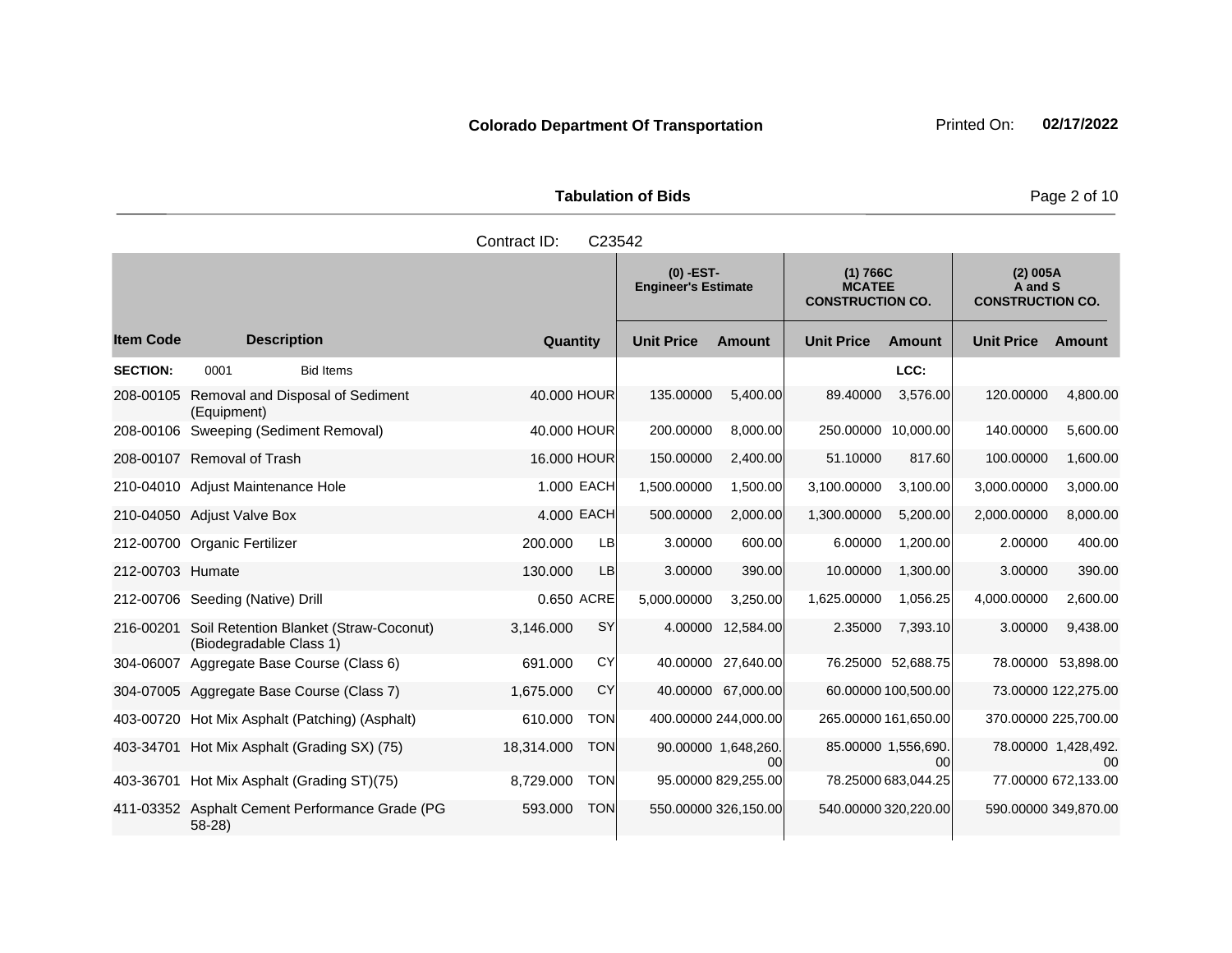|                     | <b>Tabulation of Bids</b> |
|---------------------|---------------------------|
| Contract ID: C23542 |                           |

|                  |                                                                     |              |            | $(0)$ -EST-<br><b>Engineer's Estimate</b> |                      | (1) 766C<br><b>MCATEE</b><br><b>CONSTRUCTION CO.</b> |                   | (2) 005A<br>A and S<br><b>CONSTRUCTION CO.</b> |                   |
|------------------|---------------------------------------------------------------------|--------------|------------|-------------------------------------------|----------------------|------------------------------------------------------|-------------------|------------------------------------------------|-------------------|
| <b>Item Code</b> | <b>Description</b>                                                  | Quantity     |            | <b>Unit Price</b>                         | <b>Amount</b>        | <b>Unit Price</b>                                    | Amount            | <b>Unit Price</b>                              | Amount            |
| <b>SECTION:</b>  | 0001<br><b>Bid Items</b>                                            |              |            |                                           |                      |                                                      | LCC:              |                                                |                   |
| 411-03355        | Asphalt Cement Performance Grade (PG<br>$58-34$                     | 1.099.000    | <b>TON</b> |                                           | 750.00000 824,250.00 | 660.00000 725,340.00                                 |                   | 695.00000 763,805.00                           |                   |
|                  | 411-10255 Emulsified Asphalt (Slow-Setting)                         | 12,266.000   | GAL        |                                           | 5.00000 61,330.00    |                                                      | 2.50000 30,665.00 |                                                | 4.00000 49,064.00 |
| 612-00001        | Delineator (Type I)                                                 | 235,000 EACH |            | 40.00000                                  | 9,400.00             | 26.00000                                             | 6,110.00          | 32.00000                                       | 7,520.00          |
| 612-00003        | Delineator (Type III)                                               | 18.000 EACH  |            | 50.00000                                  | 900.00               | 30.00000                                             | 540.00            | 34.00000                                       | 612.00            |
|                  | 614-00012 Sign Panel (Class II)                                     | 61.250       | <b>SF</b>  | 28.00000                                  | 1,715.00             | 30.00000                                             | 1,837.50          | 33.00000                                       | 2,021.25          |
|                  | 614-01575 Steel Sign Support (2-1/2 Inch Round NP-<br>$40$ $(Post)$ | 74.500       | <b>LF</b>  | 25.00000                                  | 1,862.50             | 30.00000                                             | 2,235.00          | 44.00000                                       | 3,278.00          |
| 614-01578        | Steel Sign Support (2-1/2 Inch Round NP-<br>40)(Slipbase)           |              | 6.000 EACH | 450.00000                                 | 2,700.00             | 330.00000                                            | 1,980.00          | 260.00000                                      | 1,560.00          |
| 614-80385        | <b>Rumble Strip</b>                                                 | 27,000.000   | LF         | 0.50000                                   | 13,500.00            | 0.35000                                              | 9,450.00          | 0.20000                                        | 5,400.00          |
|                  | 620-00002 Field Office (Class 2)                                    |              | 1.000 EACH | 30,000.00000                              | 30,000.00            | 16,000.00000                                         | 16,000.00         | 44,000.00000                                   | 44,000.00         |
|                  | 620-00012 Field Laboratory (Class 2)                                |              | 1.000 EACH | 30,000.00000 30,000.00                    |                      | 19,000.00000 19,000.00                               |                   | 41,000.00000 41,000.00                         |                   |
|                  | 620-00020 Sanitary Facility                                         |              | 1.000 EACH | 3,000.00000                               | 3,000.00             | 15,000.00000 15,000.00                               |                   | 6.000.00000                                    | 6.000.00          |
|                  | 625-00000 Construction Surveying                                    | 1.000        | L S        | 20,000.00000                              | 20,000.00            | 27,000.00000 27,000.00                               |                   | 24,000.00000 24,000.00                         |                   |
|                  | 626-00000 Mobilization                                              | 1.000        | L SI       | 637,754.29000 637,754.29                  |                      | 660,640.38000 660,640.38                             |                   | 552,000.00000 552,000.00                       |                   |
|                  | 626-01113 Public Information Management (Tier III)                  | 94.000       | <b>DAY</b> |                                           | 200.00000 18,800.00  | 72.00000                                             | 6,768.00          | 65.00000                                       | 6,110.00          |
|                  | 627-00008 Modified Epoxy Pavement Marking                           | 968,000      | GAL        |                                           | 70.00000 67,760.00   | 110.00000 106,480.00                                 |                   | 120.00000 116,160.00                           |                   |

**Page 3 of 10**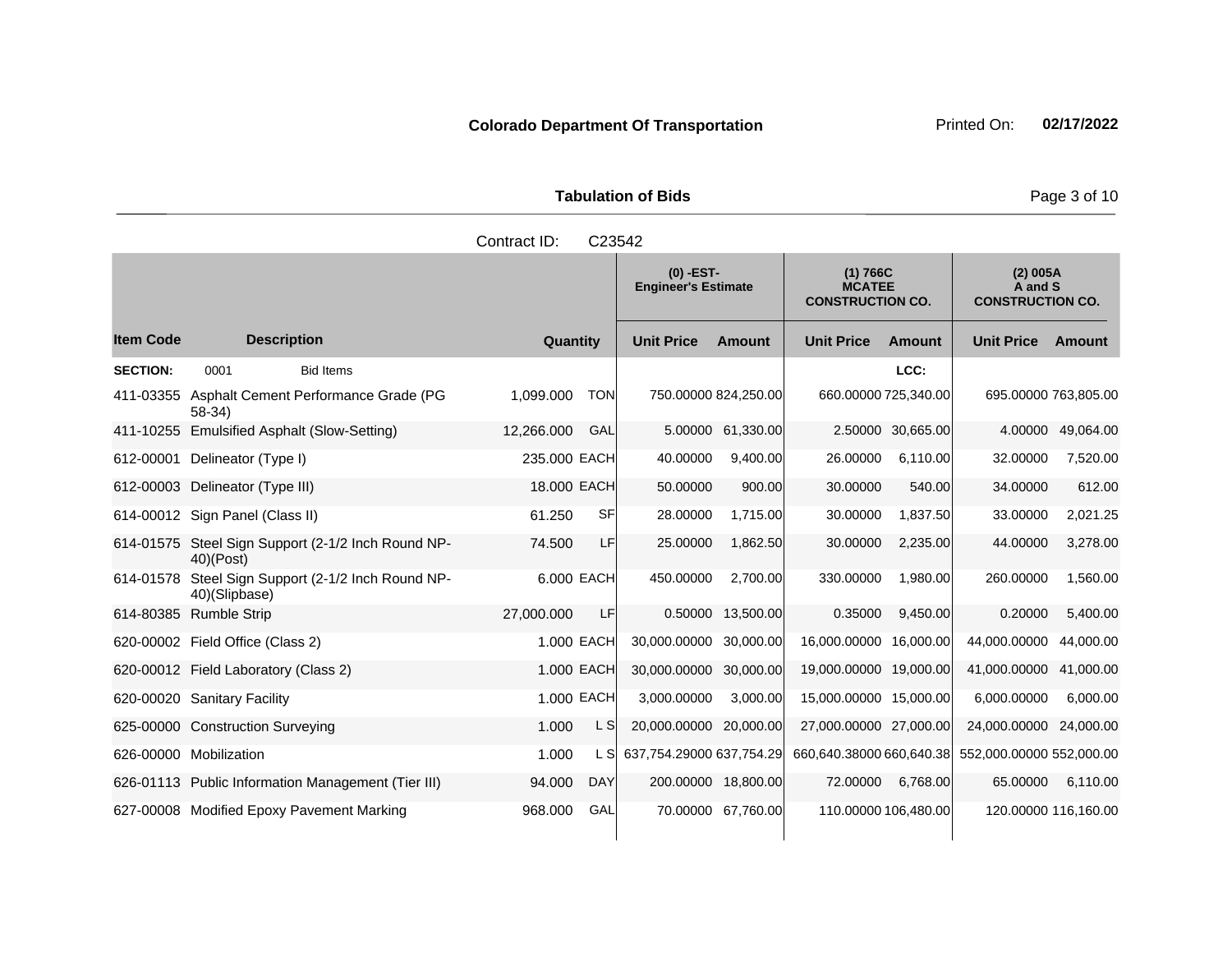|                     | <b>Tabulation of Bids</b> |  |  |  |  |  |  |  |  |  |
|---------------------|---------------------------|--|--|--|--|--|--|--|--|--|
| Contract ID: C23542 |                           |  |  |  |  |  |  |  |  |  |
|                     |                           |  |  |  |  |  |  |  |  |  |

|                  |                                                                         |                      |                       | $(0)$ -EST-<br>(1) 766C<br><b>MCATEE</b><br><b>Engineer's Estimate</b><br><b>CONSTRUCTION CO.</b> |                        | (2) 005A<br>A and S<br><b>CONSTRUCTION CO.</b> |                        |                     |
|------------------|-------------------------------------------------------------------------|----------------------|-----------------------|---------------------------------------------------------------------------------------------------|------------------------|------------------------------------------------|------------------------|---------------------|
| <b>Item Code</b> | <b>Description</b>                                                      | Quantity             | <b>Unit Price</b>     | <b>Amount</b>                                                                                     | <b>Unit Price</b>      | <b>Amount</b>                                  | <b>Unit Price</b>      | Amount              |
| <b>SECTION:</b>  | 0001<br><b>Bid Items</b>                                                |                      |                       |                                                                                                   |                        | LCC:                                           |                        |                     |
| 627-00013        | Pavement Marking Paint (High Build)                                     | 1,643.000<br>GAL     | 40.00000              | 65,720.00                                                                                         |                        | 79.00000 129,797.00                            |                        | 85.00000 139,655.00 |
| 627-30411        | Preformed Thermoplastic Pavement<br>Marking (Xwalk-Stop Line) (Special) | 850.000<br>SFI       |                       | 40.00000 34,000.00                                                                                |                        | 16.00000 13,600.00                             |                        | 20.00000 17,000.00  |
| 630-00000        | Flagging                                                                | 3,000.000 HOUR       |                       | 35.00000 105,000.00                                                                               |                        | 39.60000 118,800.00                            |                        | 29.00000 87,000.00  |
| 630-00007        | <b>Traffic Control Inspection</b>                                       | <b>DAY</b><br>34.000 | 500.00000 17,000.00   |                                                                                                   |                        | 450.00000 15,300.00                            | 300.00000 10,200.00    |                     |
|                  | 630-00012 Traffic Control Management                                    | 68.000<br><b>DAY</b> | 1,200.00000           | 81,600.00                                                                                         | 1,500.00000 102,000.00 |                                                | 1,500.00000 102,000.00 |                     |
| 630-80001        | Flashing Beacon (Portable)                                              | 6.000 EACH           | 2,000.00000 12,000.00 |                                                                                                   | 1,650.00000            | 9,900.00                                       | 1,500.00000            | 9,000.00            |
|                  | 630-80336 Barricade (Type 3 M-B) (Temporary)                            | 2.000 EACH           | 350.00000             | 700.00                                                                                            | 700.00000              | 1,400.00                                       | 140.00000              | 280.00              |
|                  | 630-80341 Construction Traffic Sign (Panel Size A)                      | 100.000 EACH         | 60.00000              | 6,000.00                                                                                          | 85.00000               | 8,500.00                                       | 40.00000               | 4,000.00            |
|                  | 630-80342 Construction Traffic Sign (Panel Size B)                      | 16.000 EACH          | 70.00000              | 1,120.00                                                                                          | 85.00000               | 1,360.00                                       | 50.00000               | 800.00              |
|                  | 630-80343 Construction Traffic Sign (Panel Size C)                      | 24.000 EACH          | 80.00000              | 1,920.00                                                                                          | 92.00000               | 2,208.00                                       | 50.00000               | 1,200.00            |
|                  | 630-80344 Construction Traffic Sign (Special)                           | SF<br>96.000         | 35.00000              | 3,360.00                                                                                          | 31.00000               | 2,976.00                                       | 25.00000               | 2,400.00            |
|                  | 630-80355 Portable Message Sign Panel                                   | 4.000 EACH           | 8,000.00000           | 32,000.00                                                                                         | 13,000.00000           | 52,000.00                                      | 12,000.00000           | 48,000.00           |
| 630-80358        | Advance Warning Flashing or Sequencing<br>Arrow Panel (C Type)          | 2.000 EACH           | 3,500.00000           | 7,000.00                                                                                          | 1,600.00000            | 3,200.00                                       | 3,000.00000            | 6,000.00            |
| 630-80360        | Drum Channelizing Device                                                | 250.000 EACH         | 40.00000              | 10,000.00                                                                                         | 37.00000               | 9,250.00                                       | 40.00000               | 10,000.00           |
| 630-80363        | Drum Channelizing Device (With Light)<br>(Flashing)                     | 20,000 EACH          | 50.00000              | 1,000.00                                                                                          | 41.00000               | 820.00                                         | 45.00000               | 900.00              |

**Page 4 of 10**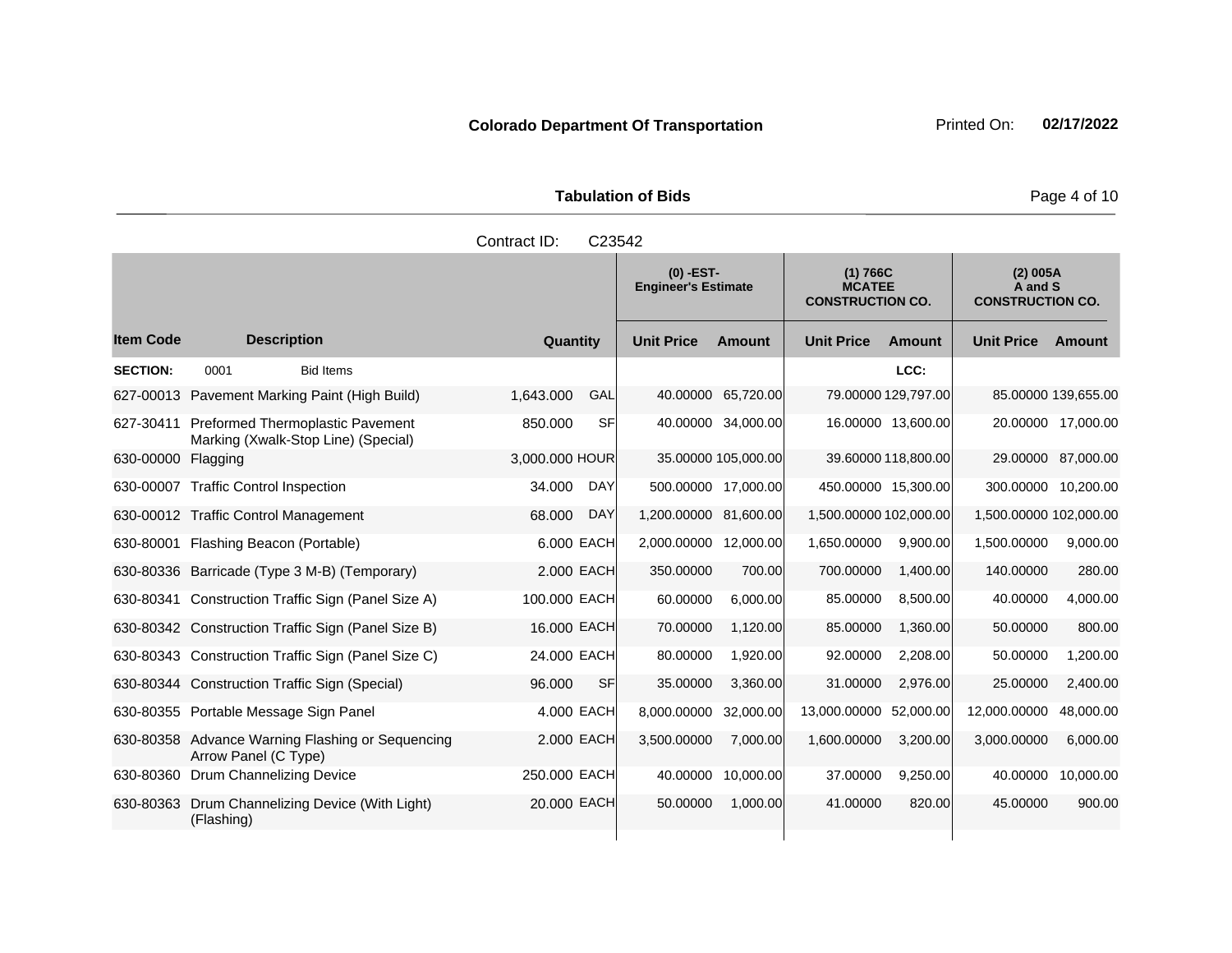**Tabulation of Bids Page 5 of 10** 

|                        | C23542<br>Contract ID:                                 |                  |                 |      |                                                                                                   |                    |                        |                                                |                        |                |
|------------------------|--------------------------------------------------------|------------------|-----------------|------|---------------------------------------------------------------------------------------------------|--------------------|------------------------|------------------------------------------------|------------------------|----------------|
|                        |                                                        |                  |                 |      | $(0)$ -EST-<br>(1) 766C<br><b>Engineer's Estimate</b><br><b>MCATEE</b><br><b>CONSTRUCTION CO.</b> |                    |                        | (2) 005A<br>A and S<br><b>CONSTRUCTION CO.</b> |                        |                |
| <b>Item Code</b>       | <b>Description</b>                                     |                  | <b>Quantity</b> |      | <b>Unit Price</b>                                                                                 | Amount             | <b>Unit Price</b>      | Amount                                         | <b>Unit Price</b>      | Amount         |
| <b>SECTION:</b>        | 0001                                                   | <b>Bid Items</b> |                 |      |                                                                                                   |                    |                        | LCC:                                           |                        |                |
| 630-80364              | Drum Channelizing Device (With Light)<br>(Steady Burn) |                  | 40,000 EACH     |      | 60.00000                                                                                          | 2,400.00           | 41.00000               | 1,640.00                                       | 45.00000               | 1,800.00       |
| 630-80367              | Portable Traffic Speed Monitor                         |                  | 2.000 EACH      |      | 5,000.00000                                                                                       | 10,000.00          | 7,800.00000 15,600.00  |                                                | 3,000.00000            | 6,000.00       |
|                        | 630-80370 Barrier (Temporary)                          |                  | 1,400.000       | LF   |                                                                                                   | 45.00000 63,000.00 |                        | 42.00000 58,800.00                             | 40.00000               | 56,000.00      |
|                        | 630-80380 Traffic Cone                                 |                  | 300.000 EACH    |      | 15.00000                                                                                          | 4,500.00           | 16.00000               | 4,800.00                                       | 5.00000                | 1,500.00       |
|                        | 630-80511 Mobile Pavement Marking Zone                 |                  | 1.000           | L SI | 10,000.00000                                                                                      | 10,000.00          | 8,500.00000            | 8,500.00                                       | 8,000.00000            | 8,000.00       |
|                        | 630-85010 Impact Attenuator (Temporary)                |                  | 4.000 EACH      |      | 10,000.00000 40,000.00                                                                            |                    | 8,000.00000 32,000.00  |                                                | 6,000.00000            | 24,000.00      |
|                        | 630-85020 Mobile Attenuator                            |                  | 1.000 EACH      |      | 20,000.00000                                                                                      | 20,000.00          | 21,000.00000 21,000.00 |                                                | 32,000.00000 32,000.00 |                |
| <b>Section Totals:</b> |                                                        |                  |                 |      |                                                                                                   | \$5,868,027.29     |                        | \$5,420,000.00                                 |                        | \$5,444,389.65 |
|                        | <b>Contract Grand Totals</b>                           |                  |                 |      |                                                                                                   | \$5,868,027.29     |                        | \$5,420,000.00                                 |                        | \$5,444,389.65 |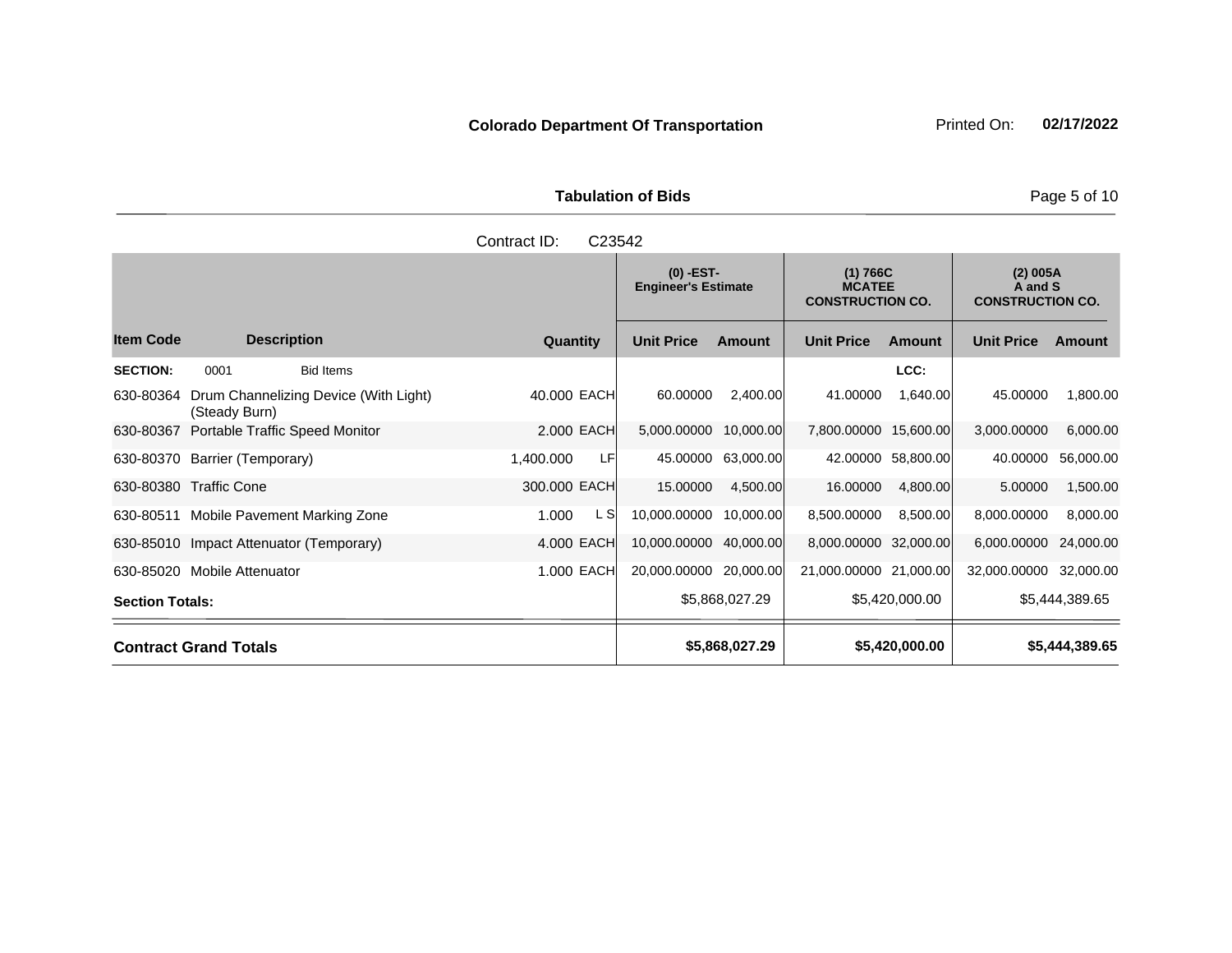**Tabulation of Bids** Page 6 of 10

|                   | Contract ID:<br>C23542                            |                         |                                                |                   |               |                   |               |  |  |  |
|-------------------|---------------------------------------------------|-------------------------|------------------------------------------------|-------------------|---------------|-------------------|---------------|--|--|--|
|                   |                                                   |                         | (3) 672A<br><b>OLDCASTLE SW GROUP,</b><br>INC. |                   |               |                   |               |  |  |  |
| <b>Item Code</b>  | <b>Description</b>                                | Quantity                | <b>Unit Price</b><br><b>Amount</b>             | <b>Unit Price</b> | <b>Amount</b> | <b>Unit Price</b> | <b>Amount</b> |  |  |  |
| <b>SECTION:</b>   | 0001<br><b>Bid Items</b>                          |                         |                                                |                   | LCC:          |                   |               |  |  |  |
|                   | 201-00000 Clearing and Grubbing                   | 1.000<br>L S            | 20,000.00000 20,000.00                         |                   |               |                   |               |  |  |  |
|                   | 202-00090 Removal of Delineator                   | 253.000 EACH            | 2,277.00<br>9.00000                            |                   |               |                   |               |  |  |  |
|                   | 202-00220 Removal of Asphalt Mat                  | <b>SY</b><br>400.000    | 16.50000<br>6,600.00                           |                   |               |                   |               |  |  |  |
|                   | 202-00240 Removal of Asphalt Mat (Planing)        | <b>SY</b><br>33,569.000 | 3.50000 117,491.50                             |                   |               |                   |               |  |  |  |
|                   | 202-00250 Removal of Pavement Marking             | SF<br>82,991.000        | 0.55000 45,645.05                              |                   |               |                   |               |  |  |  |
|                   | 202-00810 Removal of Ground Sign                  | 7.000 EACH              | 195.00000<br>1,365.00                          |                   |               |                   |               |  |  |  |
|                   | 203-00060 Embankment Material (Complete In Place) | <b>CY</b><br>770.000    | 60.00000<br>46,200.00                          |                   |               |                   |               |  |  |  |
| 203-01500 Blading |                                                   | 40.000 HOUR             | 130.00000<br>5,200.00                          |                   |               |                   |               |  |  |  |

203-01550 Dozing 203-01550 Apr 200 130.000 HOUR 130.00000 5,200.00 203-01597 Potholing 20.000 HOUR 515.00000 10,300.00 207-00700 Topsoil (Onsite) 333.000 CY 70.00000 23,310.00 208-00002 Erosion Log Type 1 (12 Inch) 500.000 LF 5.00000 2,500.00 208-00035 Aggregate Bag 100.000 LF 8.00000 800.00 208-00075 Pre-fabricated Vehicle Tracking Pad 2.000 EACH 5,000.00000 10,000.00 208-00103 Removal and Disposal of Sediment (Labor) 40.000 HOUR 54.00000 2,160.00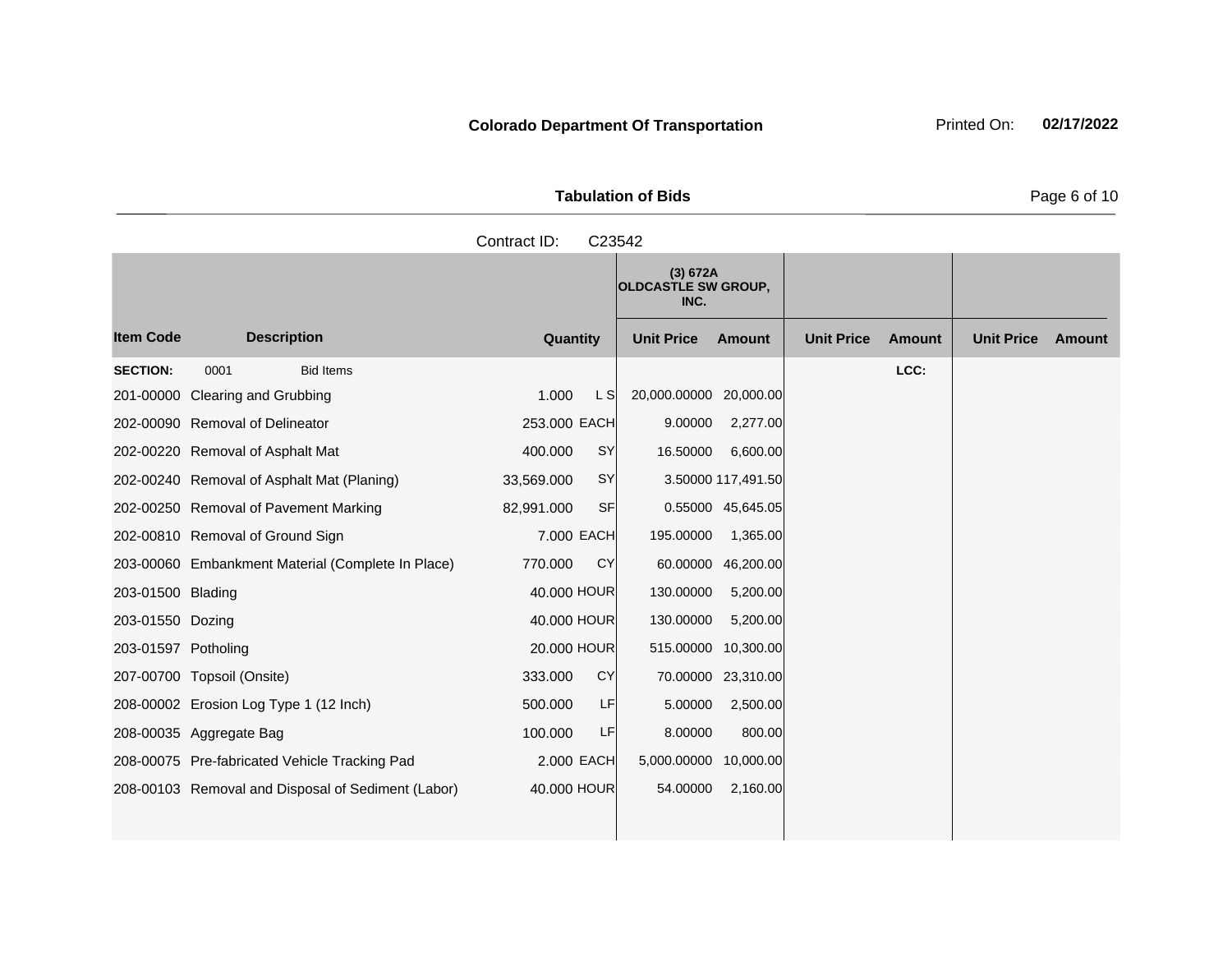|                       | <b>Tabulation of Bids</b>              |  |
|-----------------------|----------------------------------------|--|
| Contract $ID: C23542$ |                                        |  |
|                       | (3) 672A<br><b>OLDCASTLE SW GROUP,</b> |  |

|                  |                                                                   |                          | $\sqrt{2}$<br><b>OLDCASTLE SW GROUP,</b><br>INC. |                           |                   |               |                   |        |
|------------------|-------------------------------------------------------------------|--------------------------|--------------------------------------------------|---------------------------|-------------------|---------------|-------------------|--------|
| <b>Item Code</b> | <b>Description</b>                                                | Quantity                 | <b>Unit Price</b>                                | <b>Amount</b>             | <b>Unit Price</b> | <b>Amount</b> | <b>Unit Price</b> | Amount |
| <b>SECTION:</b>  | <b>Bid Items</b><br>0001                                          |                          |                                                  |                           |                   | LCC:          |                   |        |
|                  | 208-00105 Removal and Disposal of Sediment<br>(Equipment)         | 40.000 HOUR              | 135.00000                                        | 5,400.00                  |                   |               |                   |        |
|                  | 208-00106 Sweeping (Sediment Removal)                             | 40,000 HOUR              | 275.00000                                        | 11,000.00                 |                   |               |                   |        |
|                  | 208-00107 Removal of Trash                                        | 16,000 HOUR              | 54.00000                                         | 864.00                    |                   |               |                   |        |
|                  | 210-04010 Adjust Maintenance Hole                                 | 1.000 EACH               | 4,000.00000                                      | 4,000.00                  |                   |               |                   |        |
|                  | 210-04050 Adjust Valve Box                                        | 4.000 EACH               | 2,500.00000 10,000.00                            |                           |                   |               |                   |        |
|                  | 212-00700 Organic Fertilizer                                      | 200,000<br><b>LB</b>     | 2.25000                                          | 450.00                    |                   |               |                   |        |
| 212-00703 Humate |                                                                   | <b>LB</b><br>130,000     | 3.35000                                          | 435.50                    |                   |               |                   |        |
|                  | 212-00706 Seeding (Native) Drill                                  | 0.650 ACRE               | 4,500.00000                                      | 2,925.00                  |                   |               |                   |        |
| 216-00201        | Soil Retention Blanket (Straw-Coconut)<br>(Biodegradable Class 1) | SY<br>3,146.000          |                                                  | 3.25000 10,224.50         |                   |               |                   |        |
| 304-06007        | Aggregate Base Course (Class 6)                                   | CY<br>691.000            |                                                  | 160.00000 110,560.00      |                   |               |                   |        |
|                  | 304-07005 Aggregate Base Course (Class 7)                         | <b>CY</b><br>1,675.000   |                                                  | 98.00000 164,150.00       |                   |               |                   |        |
|                  | 403-00720 Hot Mix Asphalt (Patching) (Asphalt)                    | <b>TON</b><br>610.000    |                                                  | 300.00000 183,000.00      |                   |               |                   |        |
|                  | 403-34701 Hot Mix Asphalt (Grading SX) (75)                       | 18,314.000<br><b>TON</b> |                                                  | 97.00000 1,776,458.<br>00 |                   |               |                   |        |
|                  | 403-36701 Hot Mix Asphalt (Grading ST)(75)                        | <b>TON</b><br>8,729.000  |                                                  | 104.00000 907,816.00      |                   |               |                   |        |
|                  | 411-03352 Asphalt Cement Performance Grade (PG<br>$58-28$         | 593.000<br><b>TON</b>    |                                                  | 525.00000 311,325.00      |                   |               |                   |        |

**Page 7 of 10**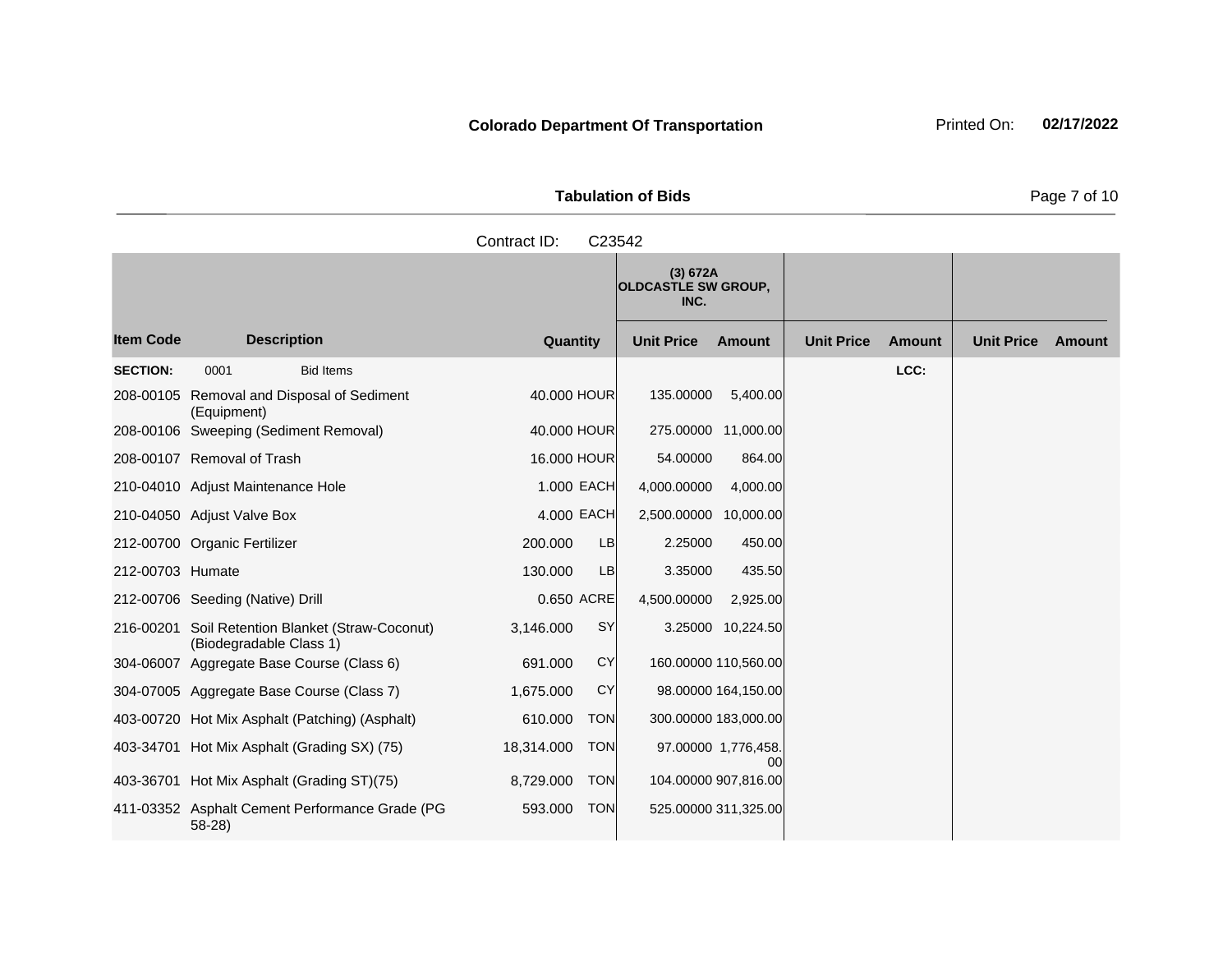|           |              | <b>Tabulation of Bids</b>                      |                   |               |                    | Page 8 of 10 |
|-----------|--------------|------------------------------------------------|-------------------|---------------|--------------------|--------------|
|           | Contract ID: | C <sub>23542</sub>                             |                   |               |                    |              |
|           |              | (3) 672A<br><b>OLDCASTLE SW GROUP,</b><br>INC. |                   |               |                    |              |
| cerintion | $Q$ ugntity  | <b>Ilpit Drigo</b><br>$A$ mo $\cdots$          | <b>Unit Drigo</b> | $A_{\rm max}$ | Ilpit Drigo Amount |              |

|                  |                                                                    |                         | (3) 672A<br><b>OLDCASTLE SW GROUP,</b><br>INC. |                   |                   |               |                   |        |
|------------------|--------------------------------------------------------------------|-------------------------|------------------------------------------------|-------------------|-------------------|---------------|-------------------|--------|
| <b>Item Code</b> | <b>Description</b>                                                 | Quantity                | <b>Unit Price</b>                              | <b>Amount</b>     | <b>Unit Price</b> | <b>Amount</b> | <b>Unit Price</b> | Amount |
| <b>SECTION:</b>  | 0001<br><b>Bid Items</b>                                           |                         |                                                |                   |                   | LCC:          |                   |        |
|                  | 411-03355 Asphalt Cement Performance Grade (PG<br>$58-34)$         | 1,099.000<br><b>TON</b> | 620.00000 681,380.00                           |                   |                   |               |                   |        |
|                  | 411-10255 Emulsified Asphalt (Slow-Setting)                        | GAL<br>12,266.000       |                                                | 2.50000 30,665.00 |                   |               |                   |        |
|                  | 612-00001 Delineator (Type I)                                      | 235.000 EACH            | 28.00000                                       | 6,580.00          |                   |               |                   |        |
|                  | 612-00003 Delineator (Type III)                                    | 18.000 EACH             | 31.00000                                       | 558.00            |                   |               |                   |        |
|                  | 614-00012 Sign Panel (Class II)                                    | 61.250<br><b>SF</b>     | 30.00000                                       | 1,837.50          |                   |               |                   |        |
|                  | 614-01575 Steel Sign Support (2-1/2 Inch Round NP-<br>$40)$ (Post) | LF<br>74.500            | 28.00000                                       | 2,086.00          |                   |               |                   |        |
| 614-01578        | Steel Sign Support (2-1/2 Inch Round NP-<br>40)(Slipbase)          | 6.000 EACH              | 333.00000                                      | 1,998.00          |                   |               |                   |        |
|                  | 614-80385 Rumble Strip                                             | 27,000.000<br>LF        |                                                | 0.80000 21,600.00 |                   |               |                   |        |
|                  | 620-00002 Field Office (Class 2)                                   | 1.000 EACH              | 50,000.00000 50,000.00                         |                   |                   |               |                   |        |
|                  | 620-00012 Field Laboratory (Class 2)                               | 1.000 EACH              | 47,000.00000 47,000.00                         |                   |                   |               |                   |        |
|                  | 620-00020 Sanitary Facility                                        | 1.000 EACH              | 5,000.00000                                    | 5,000.00          |                   |               |                   |        |
|                  | 625-00000 Construction Surveying                                   | 1.000<br>L S            | 30,000.00000 30,000.00                         |                   |                   |               |                   |        |
|                  | 626-00000 Mobilization                                             | L S<br>1.000            | 1,016,500. 1,016,500.<br>00000                 | 00                |                   |               |                   |        |
|                  | 626-01113 Public Information Management (Tier III)                 | 94.000<br><b>DAY</b>    | 56.50000                                       | 5,311.00          |                   |               |                   |        |
|                  | 627-00008 Modified Epoxy Pavement Marking                          | GAL<br>968.000          | 117.00000 113,256.00                           |                   |                   |               |                   |        |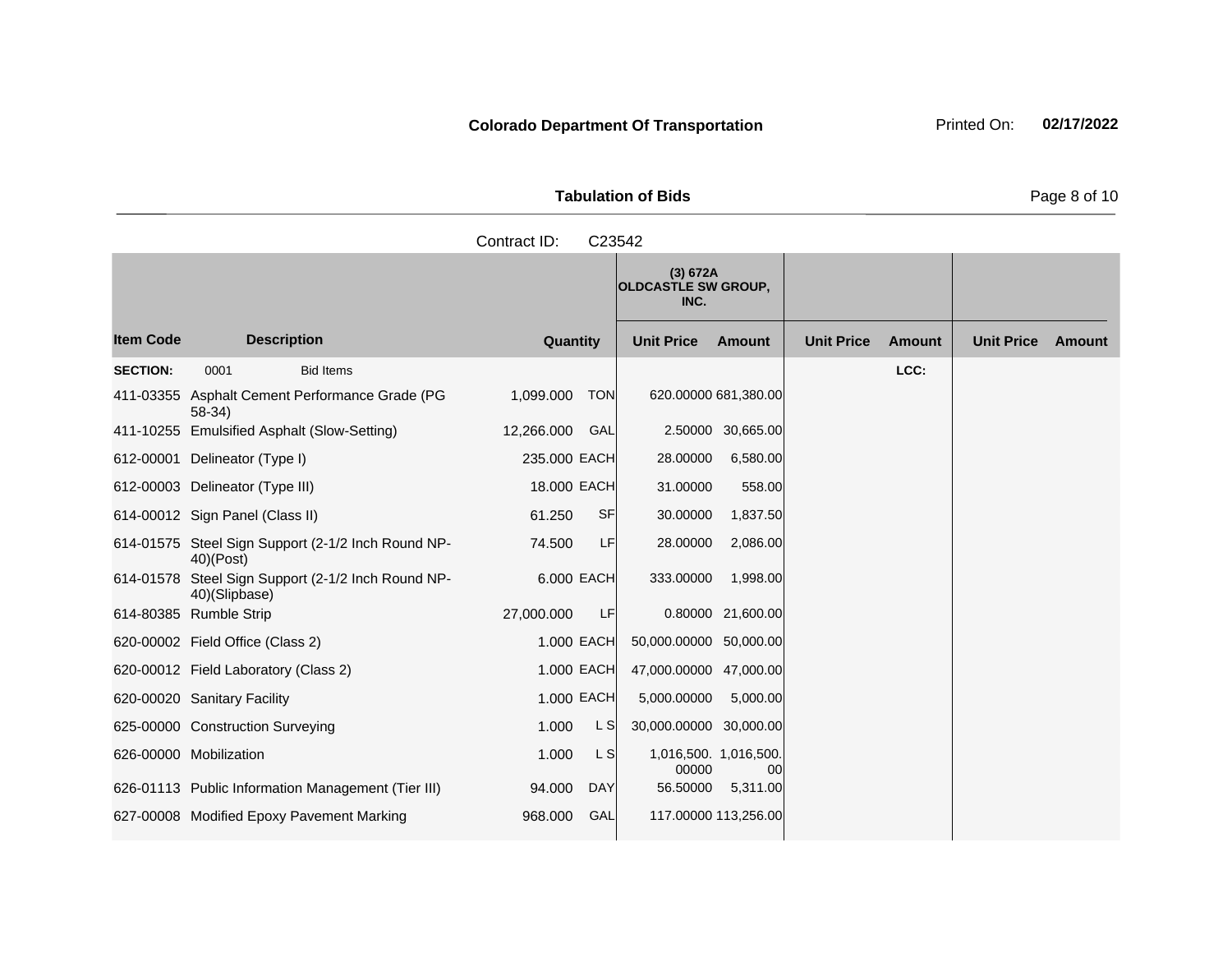|                     | <b>Tabulation of Bids</b> |
|---------------------|---------------------------|
| Contract ID: C23542 |                           |
|                     | $(2)$ $C72$               |

|                    |                                                                                   |                      | (3) 672A<br><b>OLDCASTLE SW GROUP,</b><br>INC. |                     |                   |               |                   |               |
|--------------------|-----------------------------------------------------------------------------------|----------------------|------------------------------------------------|---------------------|-------------------|---------------|-------------------|---------------|
| <b>Item Code</b>   | <b>Description</b>                                                                | Quantity             | <b>Unit Price</b>                              | <b>Amount</b>       | <b>Unit Price</b> | <b>Amount</b> | <b>Unit Price</b> | <b>Amount</b> |
| <b>SECTION:</b>    | 0001<br><b>Bid Items</b>                                                          |                      |                                                |                     |                   | LCC:          |                   |               |
|                    | 627-00013 Pavement Marking Paint (High Build)                                     | 1,643.000<br>GAL     |                                                | 86.00000 141,298.00 |                   |               |                   |               |
|                    | 627-30411 Preformed Thermoplastic Pavement<br>Marking (Xwalk-Stop Line) (Special) | <b>SF</b><br>850.000 |                                                | 17.00000 14,450.00  |                   |               |                   |               |
| 630-00000 Flagging |                                                                                   | 3,000.000 HOUR       |                                                | 38.00000 114,000.00 |                   |               |                   |               |
|                    | 630-00007 Traffic Control Inspection                                              | DAY<br>34.000        | 425.00000 14,450.00                            |                     |                   |               |                   |               |
|                    | 630-00012 Traffic Control Management                                              | 68.000<br><b>DAY</b> | 1,250.00000                                    | 85,000.00           |                   |               |                   |               |
|                    | 630-80001 Flashing Beacon (Portable)                                              | 6.000 EACH           | 1,600.00000                                    | 9,600.00            |                   |               |                   |               |
|                    | 630-80336 Barricade (Type 3 M-B) (Temporary)                                      | 2,000 EACH           | 650.00000                                      | 1,300.00            |                   |               |                   |               |
|                    | 630-80341 Construction Traffic Sign (Panel Size A)                                | 100,000 EACH         | 80.00000                                       | 8,000.00            |                   |               |                   |               |
|                    | 630-80342 Construction Traffic Sign (Panel Size B)                                | 16.000 EACH          | 80.00000                                       | 1,280.00            |                   |               |                   |               |
|                    | 630-80343 Construction Traffic Sign (Panel Size C)                                | 24.000 EACH          | 90.00000                                       | 2,160.00            |                   |               |                   |               |
|                    | 630-80344 Construction Traffic Sign (Special)                                     | <b>SF</b><br>96.000  | 30.00000                                       | 2,880.00            |                   |               |                   |               |
|                    | 630-80355 Portable Message Sign Panel                                             | 4.000 EACH           | 12,500.00000                                   | 50,000.00           |                   |               |                   |               |
|                    | 630-80358 Advance Warning Flashing or Sequencing<br>Arrow Panel (C Type)          | 2,000 EACH           | 1,500.00000                                    | 3,000.00            |                   |               |                   |               |
|                    | 630-80360 Drum Channelizing Device                                                | 250.000 EACH         | 35.00000                                       | 8,750.00            |                   |               |                   |               |
|                    | 630-80363 Drum Channelizing Device (With Light)<br>(Flashing)                     | 20.000 EACH          | 40.00000                                       | 800.00              |                   |               |                   |               |

Page 9 of 10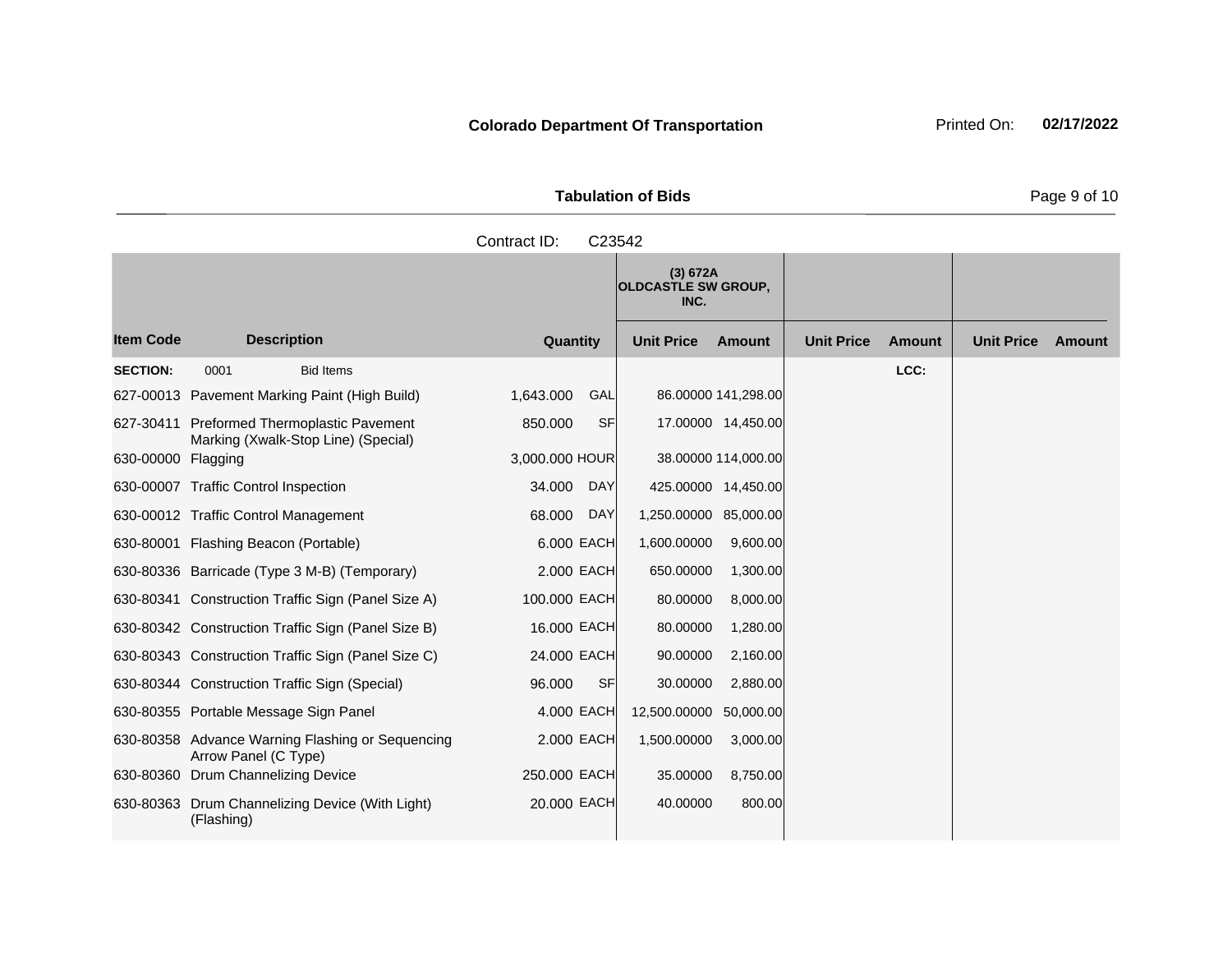Tabulation of Bids **Page 10 of 10** 

|                        |                               |                                         | Contract ID: | C23542 |                                                |                    |                   |               |                   |        |
|------------------------|-------------------------------|-----------------------------------------|--------------|--------|------------------------------------------------|--------------------|-------------------|---------------|-------------------|--------|
|                        |                               |                                         |              |        | (3) 672A<br><b>OLDCASTLE SW GROUP,</b><br>INC. |                    |                   |               |                   |        |
| <b>Item Code</b>       |                               | <b>Description</b>                      | Quantity     |        | <b>Unit Price</b>                              | Amount             | <b>Unit Price</b> | <b>Amount</b> | <b>Unit Price</b> | Amount |
| <b>SECTION:</b>        | 0001                          | <b>Bid Items</b>                        |              |        |                                                |                    |                   | LCC:          |                   |        |
| 630-80364              | (Steady Burn)                 | Drum Channelizing Device (With Light)   | 40.000 EACH  |        | 40.00000                                       | 1,600.00           |                   |               |                   |        |
| 630-80367              |                               | <b>Portable Traffic Speed Monitor</b>   | 2.000 EACH   |        | 7,500.00000 15,000.00                          |                    |                   |               |                   |        |
|                        | 630-80370 Barrier (Temporary) |                                         | 1,400.000    | LF     |                                                | 40.00000 56,000.00 |                   |               |                   |        |
|                        | 630-80380 Traffic Cone        |                                         | 300.000 EACH |        | 15.00000                                       | 4,500.00           |                   |               |                   |        |
|                        |                               | 630-80511 Mobile Pavement Marking Zone  | 1.000        | L S    | 20,000.00000 20,000.00                         |                    |                   |               |                   |        |
|                        |                               | 630-85010 Impact Attenuator (Temporary) | 4.000 EACH   |        | 7,500.00000 30,000.00                          |                    |                   |               |                   |        |
|                        | 630-85020 Mobile Attenuator   |                                         | 1.000 EACH   |        | 20,000.00000 20,000.00                         |                    |                   |               |                   |        |
| <b>Section Totals:</b> |                               |                                         |              |        |                                                | \$6,415,496.05     |                   |               |                   |        |
|                        | <b>Contract Grand Totals</b>  |                                         |              |        |                                                | \$6,415,496.05     |                   |               |                   |        |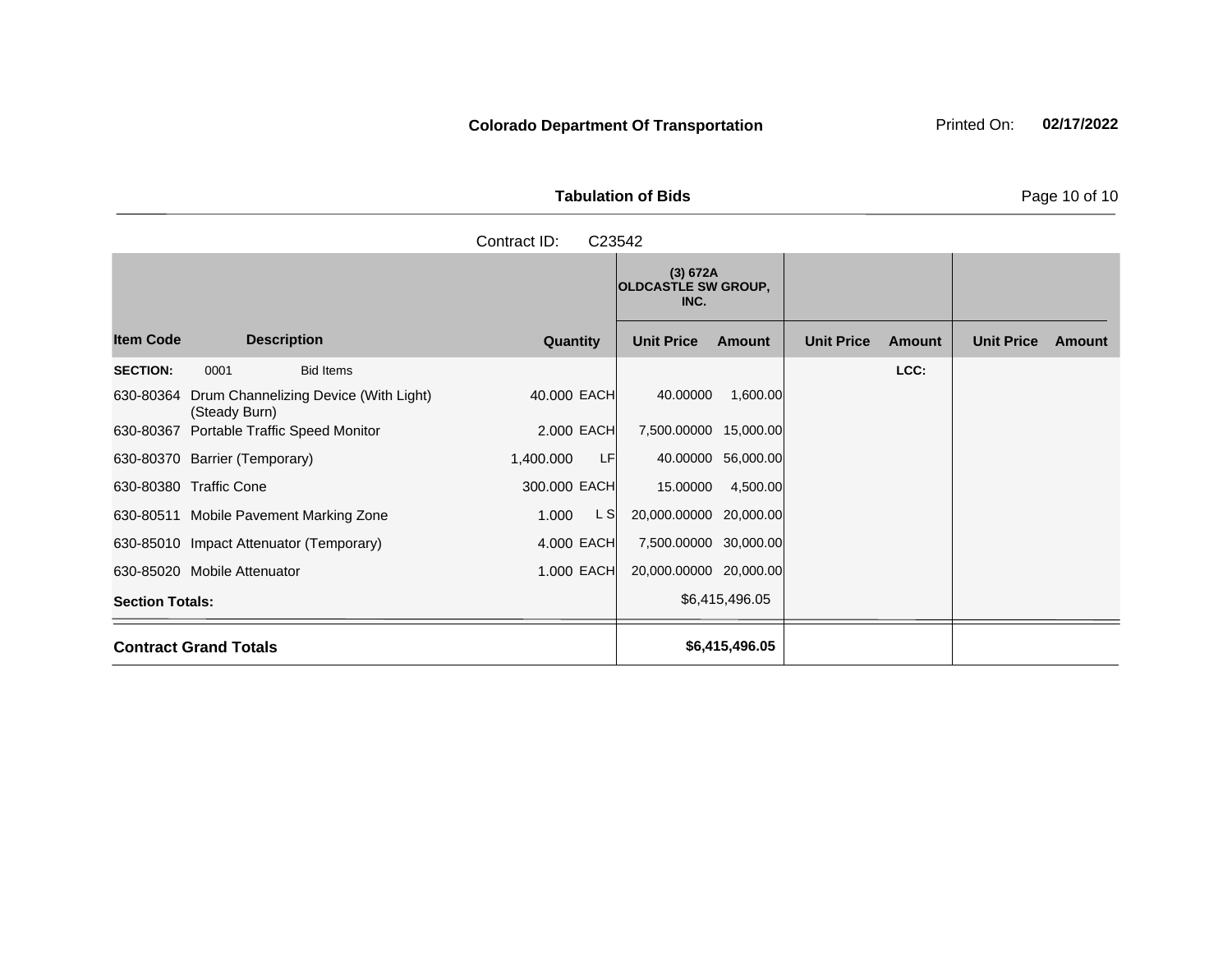**Low Bid Item Analysis Page 1 of 6** 

|                 |                                                 |                                                    | oviniaut ip.       | ◡∠◡◡┭∠                            |                     |                   |                     |                               |
|-----------------|-------------------------------------------------|----------------------------------------------------|--------------------|-----------------------------------|---------------------|-------------------|---------------------|-------------------------------|
| Line            | Item/<br>Description                            | Quantity                                           | Estimated<br>Price | <b>Bid Price/</b><br><b>Units</b> | Estimated<br>Amount | <b>Bid Amount</b> | <b>Bid Est</b><br>% | Overrun $(+)$<br>Underrun (-) |
| <b>SECTION:</b> | 0001                                            | <b>Bid Items</b>                                   |                    |                                   |                     |                   |                     |                               |
| 0005            | 201-00000<br>Clearing and Grubbing              | 1.000                                              | 25,000.00000       | 12,900.00000<br>L S               | 25,000.00           | 12,900.00         | 51.60%              | $-12,100.00$                  |
| 0010            | 202-00090<br>Removal of Delineator              | 253.000                                            | 10.00000           | 9.00000<br><b>EACH</b>            | 2,530.00            | 2,277.00          | 90.00%              | $-253.00$                     |
| 0015            | 202-00220<br>Removal of Asphalt Mat             | 400.000                                            | 8.00000            | 19.00000<br><b>SY</b>             | 3,200.00            | 7,600.00          | 237.50%             | 4,400.00                      |
| 0020            | 202-00240                                       | 33,569.000<br>Removal of Asphalt Mat (Planing)     | 5.00000            | 3.30000<br><b>SY</b>              | 167,845.00          | 110,777.70        | 66.00%              | $-57,067.30$                  |
| 0025            | 202-00250<br><b>Removal of Pavement Marking</b> | 82,991.000                                         | 1.50000            | 0.37000<br><b>SF</b>              | 124,486.50          | 30,706.67         | 24.67%              | $-93,779.83$                  |
| 0030            | 202-00810<br>Removal of Ground Sign             | 7.000                                              | 185.00000          | 180.00000<br><b>EACH</b>          | 1,295.00            | 1,260.00          | 97.30%              | $-35.00$                      |
| 0035            | 203-00060                                       | 770.000<br>Embankment Material (Complete In Place) | 80.00000           | 61.00000<br><b>CY</b>             | 61,600.00           | 46,970.00         | 76.25%              | $-14,630.00$                  |
| 0040            | 203-01500<br>Blading                            | 40.000                                             | 200.00000          | 175.00000<br><b>HOUR</b>          | 8,000.00            | 7,000.00          | 87.50%              | $-1,000.00$                   |
| 0045            | 203-01550<br>Dozing                             | 40.000                                             | 185.00000          | 131.00000<br><b>HOUR</b>          | 7,400.00            | 5,240.00          | 70.81%              | $-2,160.00$                   |
| 0050            | 203-01597<br>Potholing                          | 20.000                                             | 400.00000          | 289.34000<br><b>HOUR</b>          | 8,000.00            | 5,786.80          | 72.34%              | $-2,213.20$                   |
| 0055            | 207-00700<br>Topsoil (Onsite)                   | 333.000                                            | 50.00000           | 25.00000<br><b>CY</b>             | 16,650.00           | 8,325.00          | 50.00%              | $-8,325.00$                   |
| 0060            | 208-00002                                       | 500.000                                            | 8.00000            | 10.41000                          | 4,000.00            | 5.205.00          | 130.13%             | 1,205.00                      |

LF

Erosion Log Type 1 (12 Inch)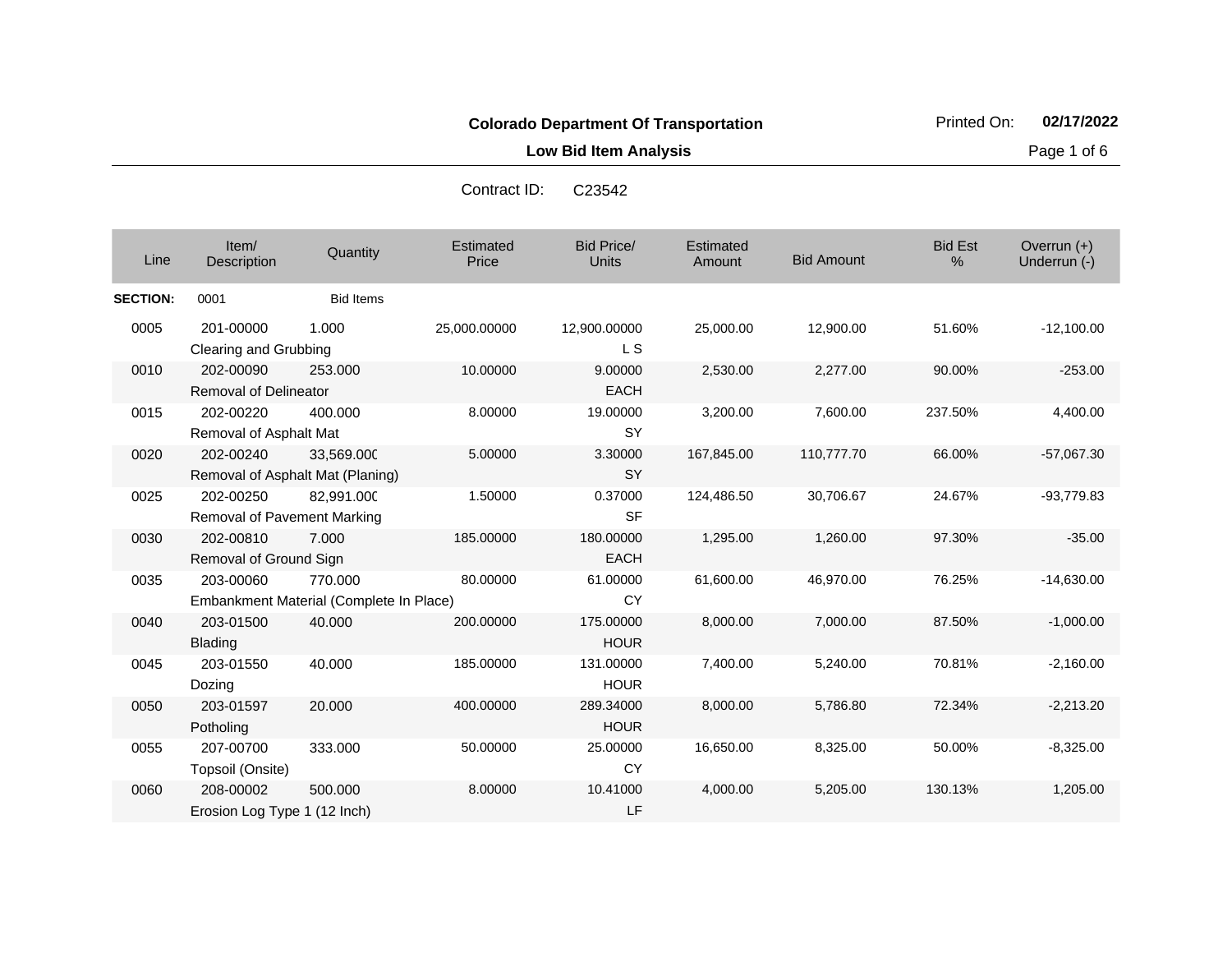**Low Bid Item Analysis Page 2 of 6** 

| Line            | Item/<br>Description                                      | Quantity                                            | Estimated<br>Price | <b>Bid Price/</b><br><b>Units</b> | Estimated<br>Amount | <b>Bid Amount</b> | <b>Bid Est</b><br>% | Overrun $(+)$<br>Underrun (-) |
|-----------------|-----------------------------------------------------------|-----------------------------------------------------|--------------------|-----------------------------------|---------------------|-------------------|---------------------|-------------------------------|
| <b>SECTION:</b> | 0001                                                      | <b>Bid Items</b>                                    |                    |                                   |                     |                   |                     |                               |
| 0065            | 208-00035<br>Aggregate Bag                                | 100.000                                             | 15.00000           | 7.75000<br>LF.                    | 1,500.00            | 775.00            | 51.67%              | $-725.00$                     |
| 0070            | 208-00075<br>Pre-fabricated Vehicle Tracking Pad          | 2.000                                               | 2,000.00000        | 11,100.00000<br><b>EACH</b>       | 4,000.00            | 22,200.00         | 555.00%             | 18,200.00                     |
| 0075            | 208-00103                                                 | 40.000<br>Removal and Disposal of Sediment (Labor)  | 70.00000           | 51.10000<br><b>HOUR</b>           | 2,800.00            | 2,044.00          | 73.00%              | $-756.00$                     |
| 0080            | 208-00105<br>Removal and Disposal of Sediment (Equipment) | 40.000                                              | 135.00000          | 89.40000<br><b>HOUR</b>           | 5,400.00            | 3,576.00          | 66.22%              | $-1,824.00$                   |
| 0085            | 208-00106<br>Sweeping (Sediment Removal)                  | 40.000                                              | 200.00000          | 250,00000<br><b>HOUR</b>          | 8,000.00            | 10,000.00         | 125.00%             | 2,000.00                      |
| 0090            | 208-00107<br>Removal of Trash                             | 16.000                                              | 150.00000          | 51.10000<br><b>HOUR</b>           | 2,400.00            | 817.60            | 34.07%              | $-1,582.40$                   |
| 0095            | 210-04010<br>Adjust Maintenance Hole                      | 1.000                                               | 1,500.00000        | 3,100.00000<br><b>EACH</b>        | 1,500.00            | 3,100.00          | 206.67%             | 1,600.00                      |
| 0100            | 210-04050<br><b>Adjust Valve Box</b>                      | 4.000                                               | 500.00000          | 1,300.00000<br><b>EACH</b>        | 2,000.00            | 5,200.00          | 260.00%             | 3,200.00                      |
| 0105            | 212-00700<br>Organic Fertilizer                           | 200.000                                             | 3.00000            | 6.00000<br>LB                     | 600.00              | 1,200.00          | 200.00%             | 600.00                        |
| 0110            | 212-00703<br>Humate                                       | 130.000                                             | 3.00000            | 10.00000<br>LB                    | 390.00              | 1,300.00          | 333.33%             | 910.00                        |
| 0115            | 212-00706<br>Seeding (Native) Drill                       | 0.650                                               | 5,000.00000        | 1,625.00000<br><b>ACRE</b>        | 3,250.00            | 1,056.25          | 32.50%              | $-2,193.75$                   |
| 0120            | 216-00201<br>(Biodegradable Class 1)                      | 3,146.000<br>Soil Retention Blanket (Straw-Coconut) | 4.00000            | 2.35000<br>SY                     | 12,584.00           | 7,393.10          | 58.75%              | $-5,190.90$                   |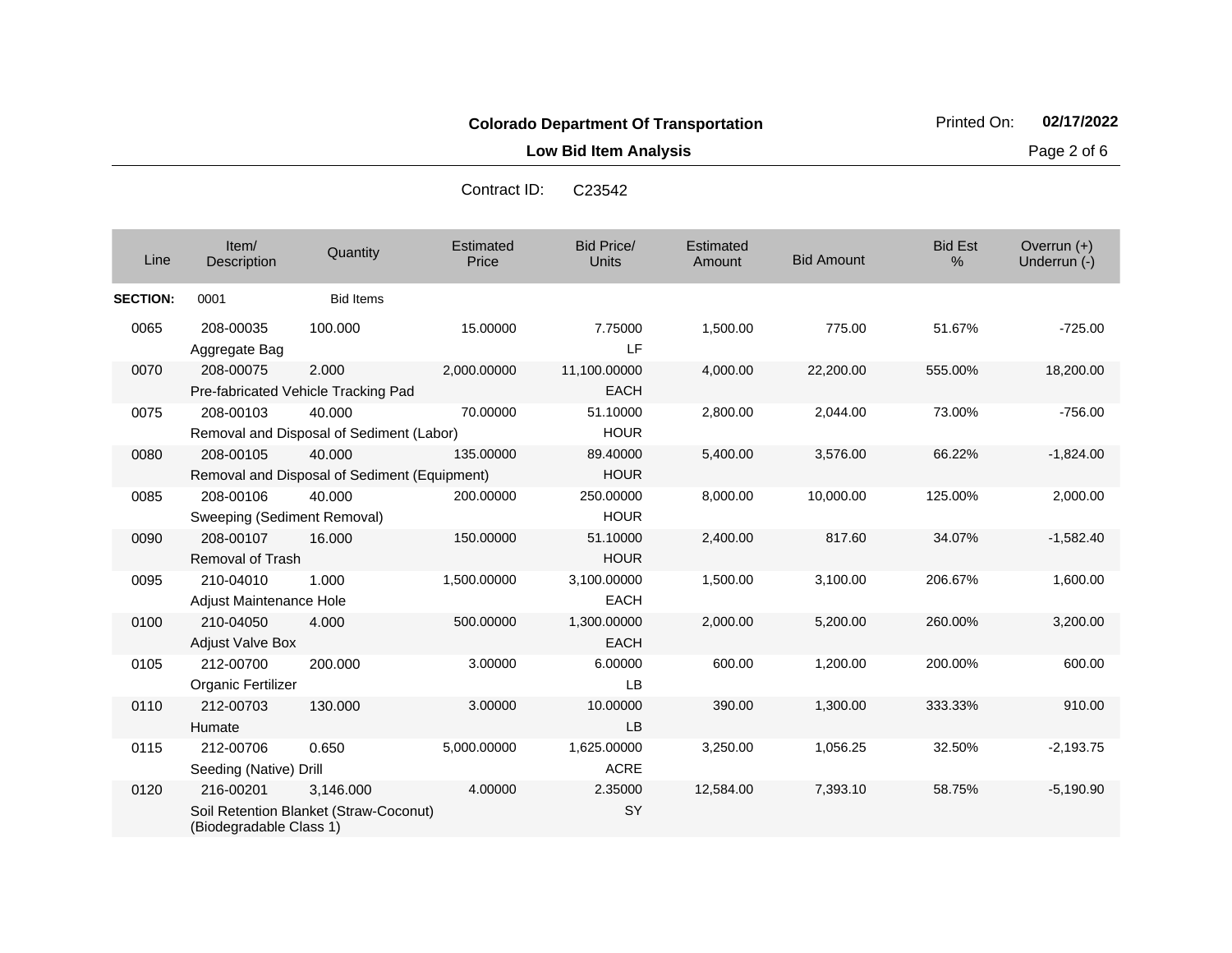**Low Bid Item Analysis Page 3 of 6** 

| Line            | Item/<br><b>Description</b>        | Quantity                                                 | Estimated<br>Price | <b>Bid Price/</b><br>Units | Estimated<br>Amount | <b>Bid Amount</b> | <b>Bid Est</b><br>% | Overrun (+)<br>Underrun (-) |
|-----------------|------------------------------------|----------------------------------------------------------|--------------------|----------------------------|---------------------|-------------------|---------------------|-----------------------------|
| <b>SECTION:</b> | 0001                               | <b>Bid Items</b>                                         |                    |                            |                     |                   |                     |                             |
| 0125            | 304-06007                          | 691.000<br>Aggregate Base Course (Class 6)               | 40.00000           | 76.25000<br>CY             | 27,640.00           | 52,688.75         | 190.63%             | 25,048.75                   |
| 0130            | 304-07005                          | 1,675.000<br>Aggregate Base Course (Class 7)             | 40.00000           | 60.00000<br><b>CY</b>      | 67,000.00           | 100,500.00        | 150.00%             | 33,500.00                   |
| 0135            | 403-00720                          | 610.000<br>Hot Mix Asphalt (Patching) (Asphalt)          | 400.00000          | 265.00000<br><b>TON</b>    | 244,000.00          | 161,650.00        | 66.25%              | $-82,350.00$                |
| 0140            | 403-34701                          | 18,314.000<br>Hot Mix Asphalt (Grading SX) (75)          | 90.00000           | 85.00000<br><b>TON</b>     | 1,648,260.00        | 1,556,690.00      | 94.44%              | $-91,570.00$                |
| 0145            | 403-36701                          | 8,729.000<br>Hot Mix Asphalt (Grading ST)(75)            | 95.00000           | 78.25000<br><b>TON</b>     | 829,255.00          | 683,044.25        | 82.37%              | $-146,210.75$               |
| 0150            | 411-03352                          | 593,000<br>Asphalt Cement Performance Grade (PG 58-28)   | 550.00000          | 540.00000<br><b>TON</b>    | 326,150.00          | 320,220.00        | 98.18%              | $-5,930.00$                 |
| 0155            | 411-03355                          | 1,099.000<br>Asphalt Cement Performance Grade (PG 58-34) | 750,00000          | 660.00000<br><b>TON</b>    | 824,250.00          | 725,340.00        | 88.00%              | $-98,910.00$                |
| 0160            | 411-10255                          | 12,266.000<br><b>Emulsified Asphalt (Slow-Setting)</b>   | 5.00000            | 2.50000<br>GAL             | 61,330.00           | 30,665.00         | 50.00%              | $-30,665.00$                |
| 0165            | 612-00001<br>Delineator (Type I)   | 235.000                                                  | 40.00000           | 26.00000<br><b>EACH</b>    | 9,400.00            | 6,110.00          | 65.00%              | $-3,290.00$                 |
| 0170            | 612-00003<br>Delineator (Type III) | 18.000                                                   | 50.00000           | 30.00000<br><b>EACH</b>    | 900.00              | 540.00            | 60.00%              | $-360.00$                   |
| 0175            | 614-00012<br>Sign Panel (Class II) | 61.250                                                   | 28.00000           | 30.00000<br><b>SF</b>      | 1,715.00            | 1,837.50          | 107.14%             | 122.50                      |
| 0180            | 614-01575<br>40)(Post)             | 74.500<br>Steel Sign Support (2-1/2 Inch Round NP-       | 25.00000           | 30.00000<br>LF             | 1,862.50            | 2,235.00          | 120.00%             | 372.50                      |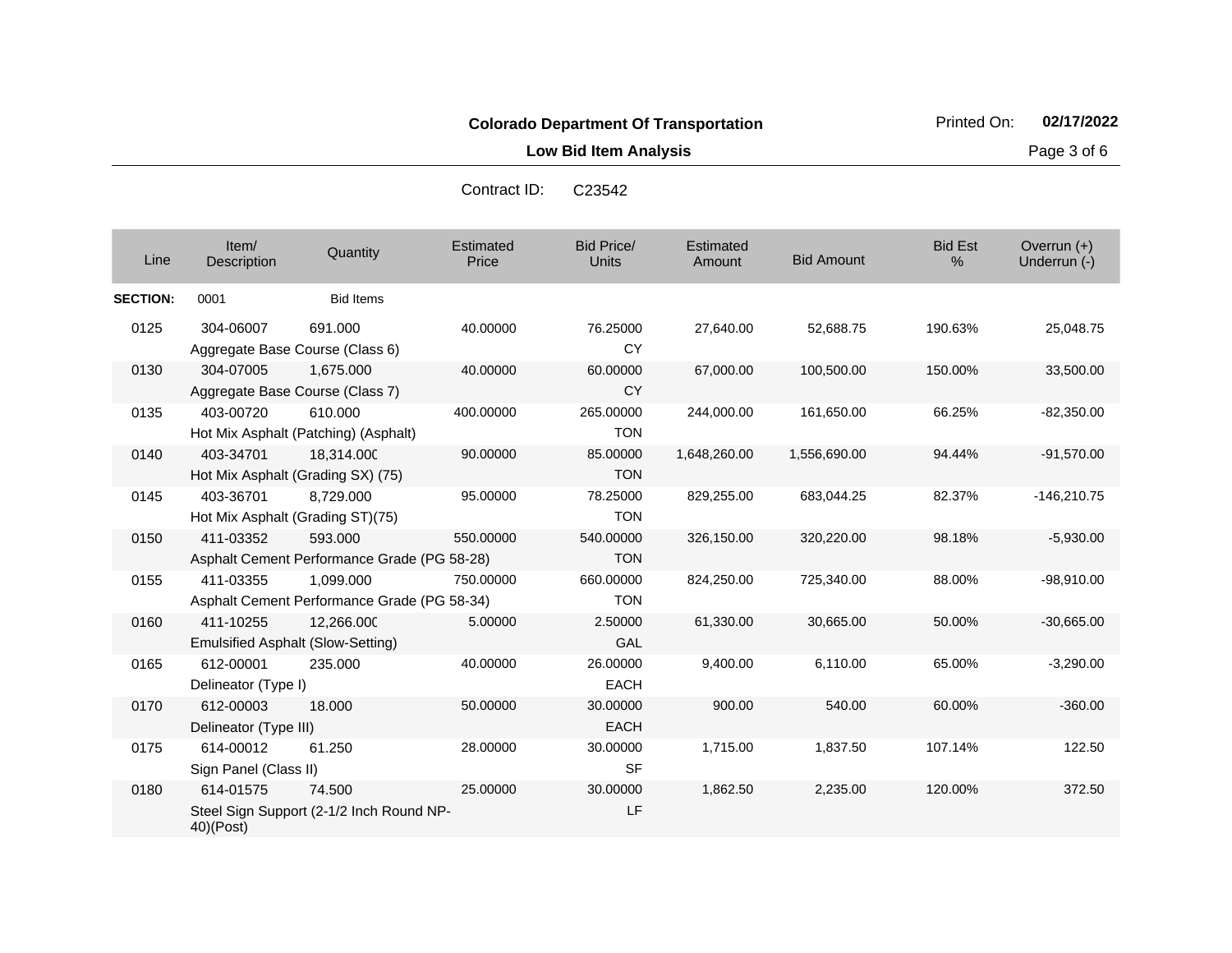**Low Bid Item Analysis Page 4 of 6** 

| C <sub>23542</sub> |
|--------------------|
|                    |
|                    |
|                    |
|                    |
|                    |
|                    |

| Line            | Item/<br>Description                     | Quantity                                 | Estimated<br>Price | <b>Bid Price/</b><br><b>Units</b> | Estimated<br>Amount | <b>Bid Amount</b> | <b>Bid Est</b><br>% | Overrun $(+)$<br>Underrun (-) |
|-----------------|------------------------------------------|------------------------------------------|--------------------|-----------------------------------|---------------------|-------------------|---------------------|-------------------------------|
| <b>SECTION:</b> | 0001                                     | <b>Bid Items</b>                         |                    |                                   |                     |                   |                     |                               |
| 0185            | 614-01578                                | 6.000                                    | 450.00000          | 330.00000                         | 2,700.00            | 1,980.00          | 73.33%              | $-720.00$                     |
|                 | 40)(Slipbase)                            | Steel Sign Support (2-1/2 Inch Round NP- |                    | <b>EACH</b>                       |                     |                   |                     |                               |
| 0190            | 614-80385                                | 27,000.000                               | 0.50000            | 0.35000                           | 13,500.00           | 9,450.00          | 70.00%              | $-4,050.00$                   |
|                 | <b>Rumble Strip</b>                      |                                          |                    | LF                                |                     |                   |                     |                               |
| 0195            | 620-00002                                | 1.000                                    | 30,000.00000       | 16,000.00000                      | 30,000.00           | 16,000.00         | 53.33%              | $-14,000.00$                  |
|                 | Field Office (Class 2)                   |                                          |                    | <b>EACH</b>                       |                     |                   |                     |                               |
| 0200            | 620-00012                                | 1.000                                    | 30,000.00000       | 19,000.00000                      | 30,000.00           | 19,000.00         | 63.33%              | $-11,000.00$                  |
|                 | Field Laboratory (Class 2)               |                                          |                    | <b>EACH</b>                       |                     |                   |                     |                               |
| 0205            | 620-00020                                | 1.000                                    | 3,000.00000        | 15,000.00000                      | 3,000.00            | 15,000.00         | 500.00%             | 12,000.00                     |
|                 | <b>Sanitary Facility</b>                 |                                          |                    | <b>EACH</b>                       |                     |                   |                     |                               |
| 0210            | 625-00000                                | 1.000                                    | 20,000.00000       | 27,000.00000                      | 20,000.00           | 27,000.00         | 135.00%             | 7,000.00                      |
|                 | <b>Construction Surveying</b>            |                                          |                    | L S                               |                     |                   |                     |                               |
| 0215            | 626-00000                                | 1.000                                    | 637,754.29000      | 660,640.38000                     | 637,754.29          | 660,640.38        | 103.59%             | 22,886.09                     |
|                 | Mobilization                             |                                          |                    | L S                               |                     |                   |                     |                               |
| 0220            | 626-01113                                | 94.000                                   | 200.00000          | 72.00000                          | 18,800.00           | 6,768.00          | 36.00%              | $-12,032.00$                  |
|                 | Public Information Management (Tier III) |                                          |                    | <b>DAY</b>                        |                     |                   |                     |                               |
| 0225            | 627-00008                                | 968.000                                  | 70.00000           | 110.00000                         | 67,760.00           | 106,480.00        | 157.14%             | 38,720.00                     |
|                 | Modified Epoxy Pavement Marking          |                                          |                    | GAL                               |                     |                   |                     |                               |
| 0230            | 627-00013                                | 1.643.000                                | 40.00000           | 79.00000                          | 65,720.00           | 129,797.00        | 197.50%             | 64,077.00                     |
|                 | Pavement Marking Paint (High Build)      |                                          |                    | GAL                               |                     |                   |                     |                               |
| 0235            | 627-30411                                | 850.000                                  | 40.00000           | 16.00000                          | 34,000.00           | 13,600.00         | 40.00%              | $-20,400.00$                  |
|                 | (Xwalk-Stop Line) (Special)              | Preformed Thermoplastic Pavement Marking |                    | <b>SF</b>                         |                     |                   |                     |                               |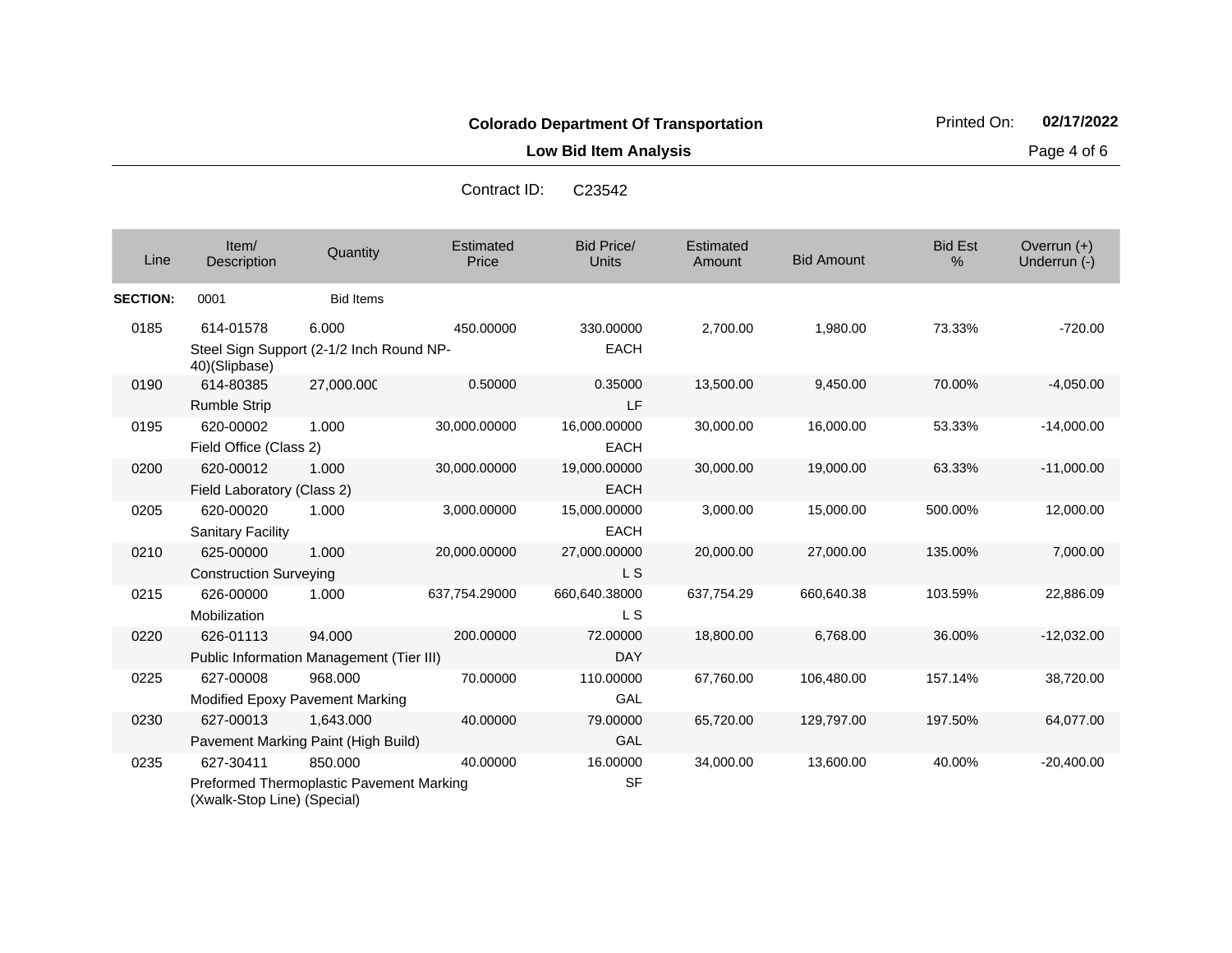**Low Bid Item Analysis Page 5 of 6** 

| Line            | Item/<br><b>Description</b>                    | Quantity                                              | Estimated<br>Price | <b>Bid Price/</b><br><b>Units</b> | Estimated<br>Amount | <b>Bid Amount</b> | <b>Bid Est</b><br>% | Overrun $(+)$<br>Underrun (-) |
|-----------------|------------------------------------------------|-------------------------------------------------------|--------------------|-----------------------------------|---------------------|-------------------|---------------------|-------------------------------|
| <b>SECTION:</b> | 0001                                           | <b>Bid Items</b>                                      |                    |                                   |                     |                   |                     |                               |
| 0240            | 630-00000<br>Flagging                          | 3,000.000                                             | 35.00000           | 39.60000<br><b>HOUR</b>           | 105,000.00          | 118,800.00        | 113.14%             | 13,800.00                     |
| 0245            | 630-00007<br><b>Traffic Control Inspection</b> | 34.000                                                | 500.00000          | 450.00000<br><b>DAY</b>           | 17,000.00           | 15,300.00         | 90.00%              | $-1,700.00$                   |
| 0250            | 630-00012<br><b>Traffic Control Management</b> | 68.000                                                | 1,200.00000        | 1,500.00000<br><b>DAY</b>         | 81,600.00           | 102,000.00        | 125.00%             | 20,400.00                     |
| 0255            | 630-80001<br>Flashing Beacon (Portable)        | 6.000                                                 | 2,000.00000        | 1,650.00000<br><b>EACH</b>        | 12,000.00           | 9,900.00          | 82.50%              | $-2,100.00$                   |
| 0260            | 630-80336                                      | 2.000<br>Barricade (Type 3 M-B) (Temporary)           | 350.00000          | 700.00000<br><b>EACH</b>          | 700.00              | 1,400.00          | 200.00%             | 700.00                        |
| 0265            | 630-80341                                      | 100.000<br>Construction Traffic Sign (Panel Size A)   | 60.00000           | 85.00000<br><b>EACH</b>           | 6,000.00            | 8,500.00          | 141.67%             | 2,500.00                      |
| 0270            | 630-80342                                      | 16.000<br>Construction Traffic Sign (Panel Size B)    | 70.00000           | 85.00000<br><b>EACH</b>           | 1,120.00            | 1,360.00          | 121.43%             | 240.00                        |
| 0275            | 630-80343                                      | 24.000<br>Construction Traffic Sign (Panel Size C)    | 80.00000           | 92.00000<br><b>EACH</b>           | 1,920.00            | 2,208.00          | 115.00%             | 288.00                        |
| 0280            | 630-80344                                      | 96.000<br><b>Construction Traffic Sign (Special)</b>  | 35.00000           | 31.00000<br><b>SF</b>             | 3,360.00            | 2,976.00          | 88.57%              | $-384.00$                     |
| 0285            | 630-80355<br>Portable Message Sign Panel       | 4.000                                                 | 8,000.00000        | 13,000.00000<br><b>EACH</b>       | 32,000.00           | 52,000.00         | 162.50%             | 20,000.00                     |
| 0290            | 630-80358<br>Panel (C Type)                    | 2.000<br>Advance Warning Flashing or Sequencing Arrow | 3,500.00000        | 1,600.00000<br><b>EACH</b>        | 7,000.00            | 3,200.00          | 45.71%              | $-3,800.00$                   |
| 0295            | 630-80360<br>Drum Channelizing Device          | 250,000                                               | 40.00000           | 37.00000<br><b>EACH</b>           | 10,000.00           | 9,250.00          | 92.50%              | $-750.00$                     |